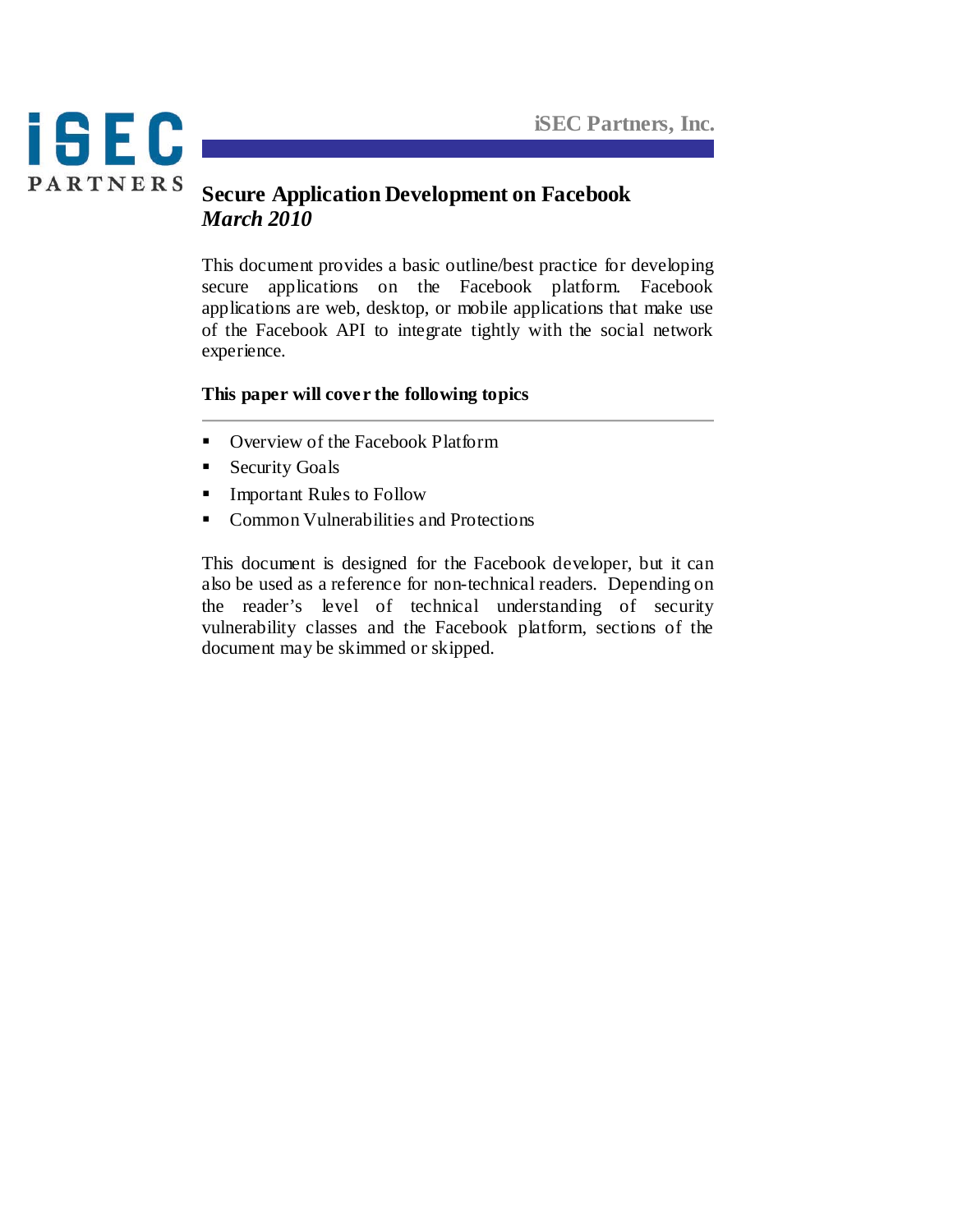# *Overview of the Facebook Platform*

The Facebook application developer has many choices in how they integrate into the Facebook platform with their application. It is important to understand the basic elements of the platform before diving into the details of Facebook application security, as each method of integration has different security properties. If you are already familiar with the Facebook platform components, feel free to skip this section.

There are two main categories of Facebook applications: Platform applications and Facebook Connect applications. Both types of applications can use Facebook markup and scripting languages, as well as a REST client to access the Facebook API. Facebook Connect applications communicate with Facebook through crossdomain communication channels. Platform applications communicate directly with the Facebook servers. The following terms will be referenced when discussing Facebook applications:

- **Application canvas** The application canvas is the page on Facebook servers where an application lives. Application canvas pages are accessed through the *apps.facebook.com*  domain. For example, the application canvas URL for a fictional game called "Goatworld" might look like this: <http://apps.facebook.com/goatworldgame/> . The application canvas page will either be Facebook markup language or an external site hosted within an IFRAME*.*
- **Canvas callback URL**  The canvas callback URL is the file or directory on the developer's application servers where the application files are hosted. Facebook proxies the content from the canvas callback URL to the application canvas page.
- **Post-Authorize callback URL** The callback URL is a page on the developer's servers which is pinged by Facebook each time a user authorizes the application.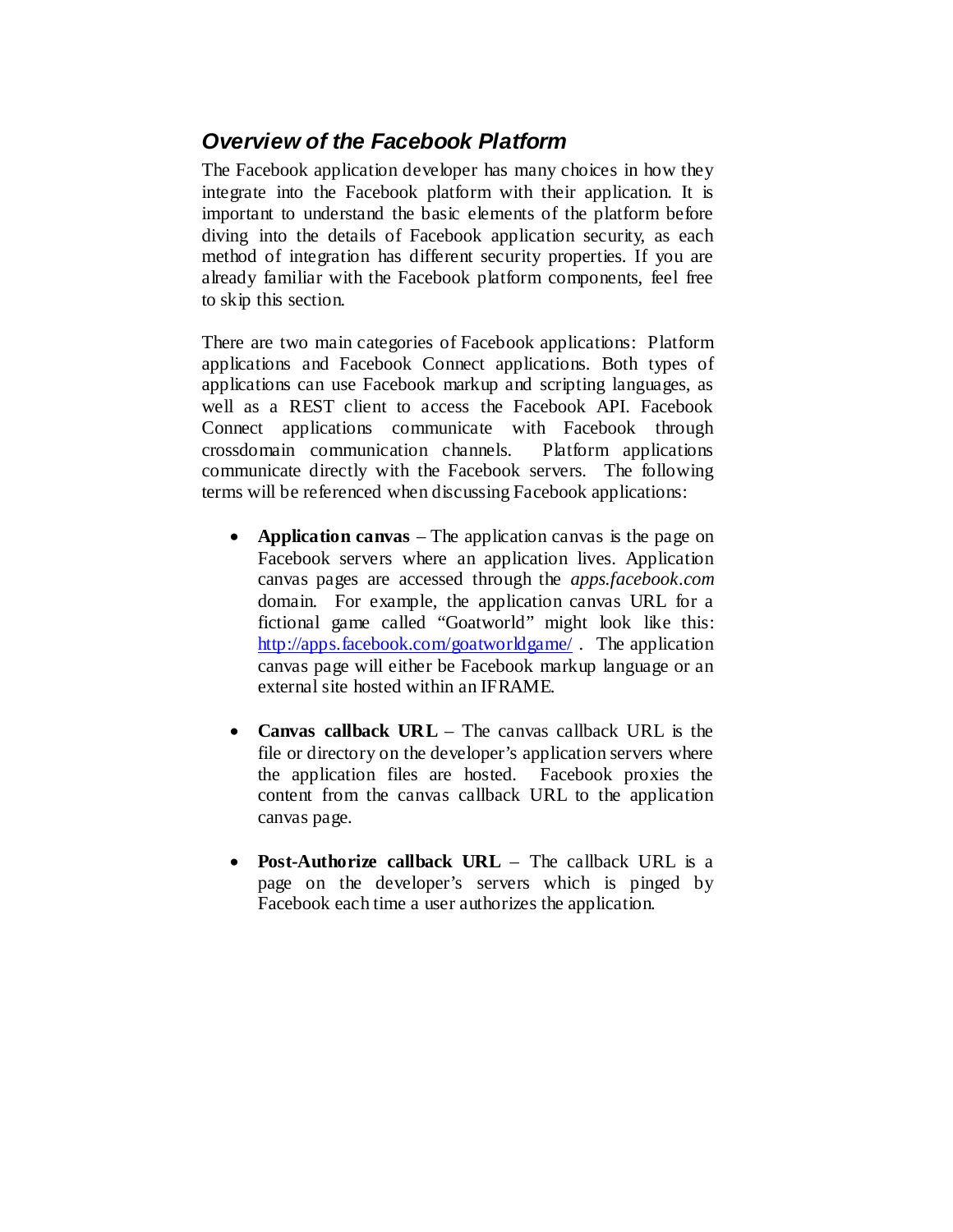#### **Platform applications**

Platform applications run in a sandbox and are accessed through the application canvas page. There are two types of platform applications that use different methods for sandboxing, including FBML and IFRAME.

- **FBML** Applications written using the Facebook markup and scripting languages instead of the traditional HTML and JavaScript. When a user accesses the application canvas page, the Facebook proxy pulls down the FBML from the application servers and translates it into HTML before rendering in the user's browser. It follows that the application code runs in the *apps.facebook.com* domain. These applications can access Facebook user data directly using FBML, but may also make calls to the Facebook REST API servers.
- **IFRAME** Applications that are written using traditional web development languages such as HTML, JavaScript, CSS, and run on the developer's application servers in an IFRAME hosted in the Facebook application canvas page. These applications cannot use FBML directly, so they tend to rely on components from Facebook Connect, such as XFBML and the JavaScript client library, as well as the Facebook REST API.

#### **Facebook Connect Applications**

Facebook Connect applications do not run directly on the Facebook platform, but can access a set of powerful APIs to integrate closely with Facebook. Facebook Connect applications can be web, mobile or desktop applications. Connect applications use XFBML tags (which are similar to FBML) as well as the JavaScript client library, the Facebook PHP client or a Facebook REST client in any language.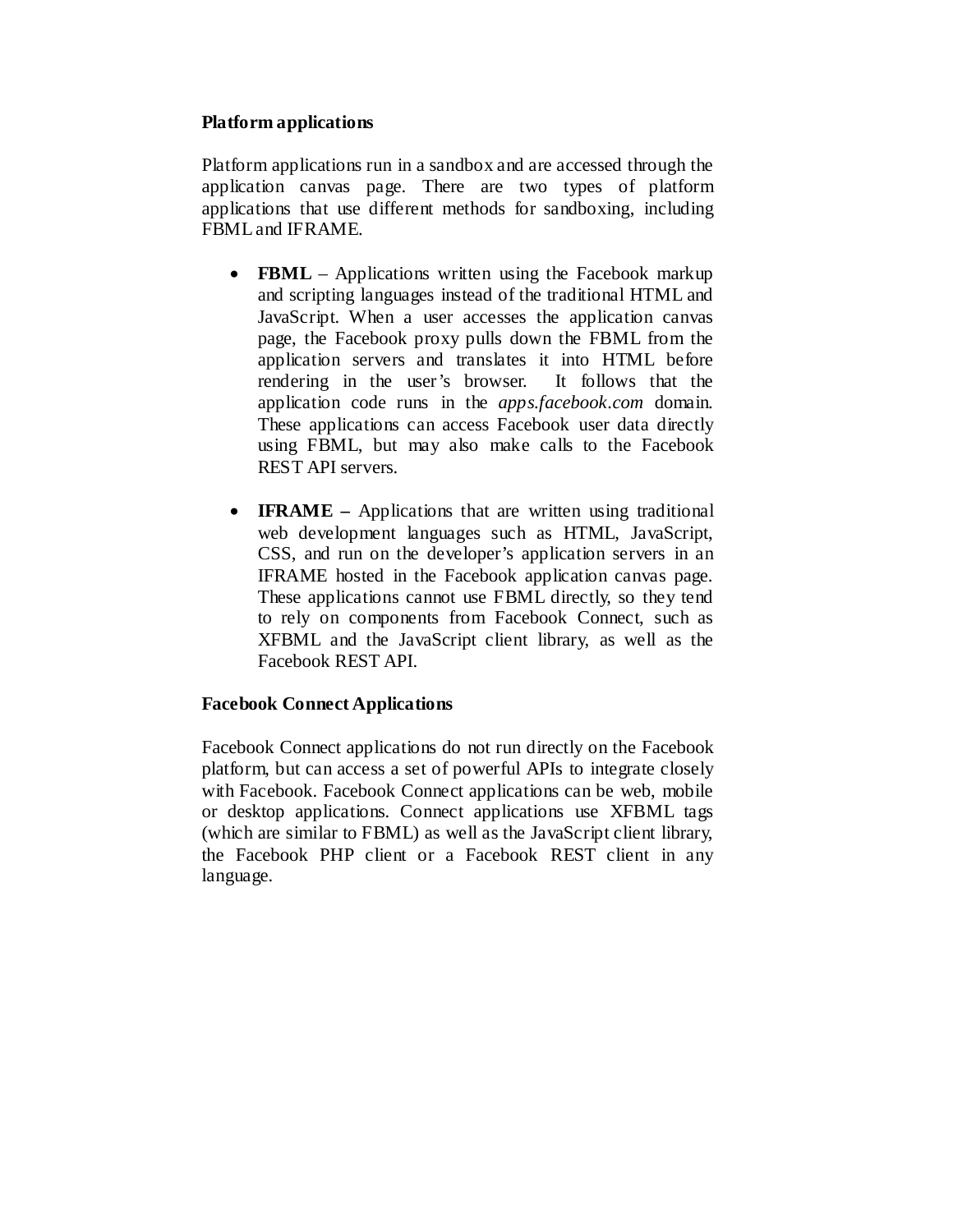# *Security Goals*

The first step in securing any application is to outline the required security guarantees your application needs to make, and then to select mechanisms that support those guarantees. For a Facebook application, the security challenges are slightly different than a regular application. The following is a non-exhaustive list of important items that a Facebook application developer has to keep in mind when thinking about security:

- **Protect access to the Facebook user account.** When a user authorizes your Facebook application, they have permitted your application to obtain access to their Facebook account. The application is granted read access to profile data, friend information, and photo albums. The application can also be granted write access to the user profile, status updates, notifications, and the ability to send emails to the user, when the user grants the application the privilege to access restricted Facebook APIs. The application must be as resilient as possible against attacks which could compromise the application's access to a user's Facebook account through the trust the user has granted the application.
- **Respect the Facebook privacy policy.** In order to respect the user's trust in your application, as well as to keep your application from being removed by Facebook, it is very important to adhere to Facebook's privacy guidelines. Facebook denotes what user data is allowed to be stored by your application and for how long. When you do store Facebook account data, use sufficient access controls to guard this data from anyone but the legitimate, authenticated user. More information about privacy and storable user data can be found here: [http://wiki.developers.facebook.com/index.php/Unde](http://wiki.developers.facebook.com/index.php/Understanding_User_Data_and_Privacy) [rstanding\\_User\\_Data\\_and\\_Privacy](http://wiki.developers.facebook.com/index.php/Understanding_User_Data_and_Privacy) [http://wiki.developers.facebook.com/index.php/Stora](http://wiki.developers.facebook.com/index.php/Storable_Data) [ble\\_Data](http://wiki.developers.facebook.com/index.php/Storable_Data)
- **Protect application-specific user account data and state.** Make sure you understand the differences between how Facebook applications and traditional applications approach authentication, authorization, and access controls. The application relies on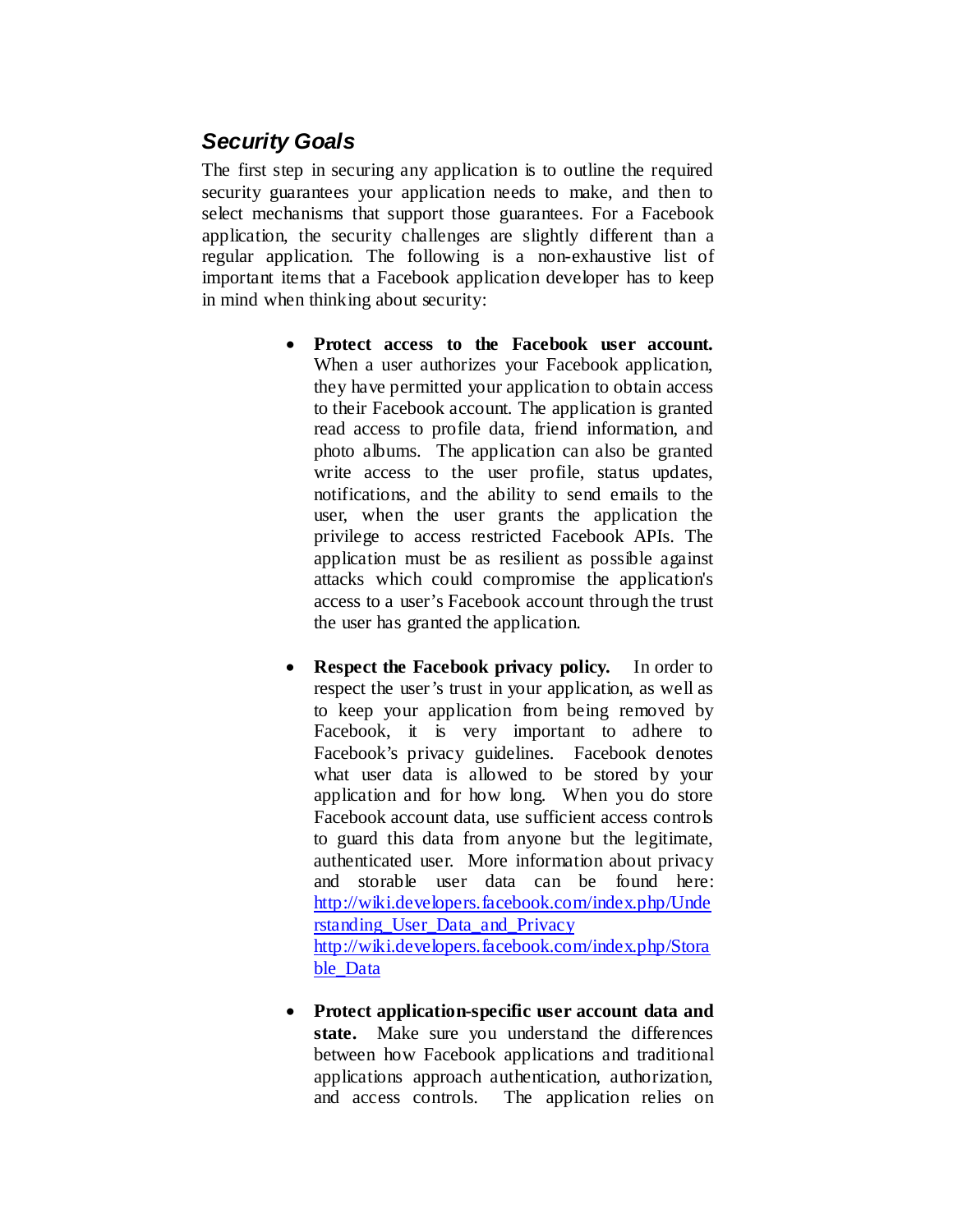Facebook to tell whether a user has been authenticated, as well as other information about the user's session. It is your responsibility to ensure that this information has not been forged or tampered with, before calling Facebook APIs or returning Facebook data for the user.

- **Protect against common web application vulnerabilities that put application specific data and servers at risk**. The Facebook sandboxing of platform applications can sometimes be confused as a protection mechanism for the application. However, Facebook sandboxing only provides protection to Facebook servers. Application servers can be attacked directly, and the minor protection mechanisms the platform sandboxing provides can sometimes be bypassed. It is therefore just as crucial to guard your Facebook application against the same common vulnerabilities you would in a traditional application.
- **Maintain confidentiality and integrity guarantees when integrating Facebook with HTTPS sites**. When integrating an HTTPS site with the Facebook platform it is important to maintain the confidentiality and integrity guarantees offered by the protocol, in spite of the fact that Facebook does not serve its own content over SSL. The application canvas page is not served over SSL, which implies that it is impossible to provide support for SSL communication in an FBML application. Facebook Connect does provide support for SSL. This will be important to take into account when deciding on your method of integration with the Facebook platform.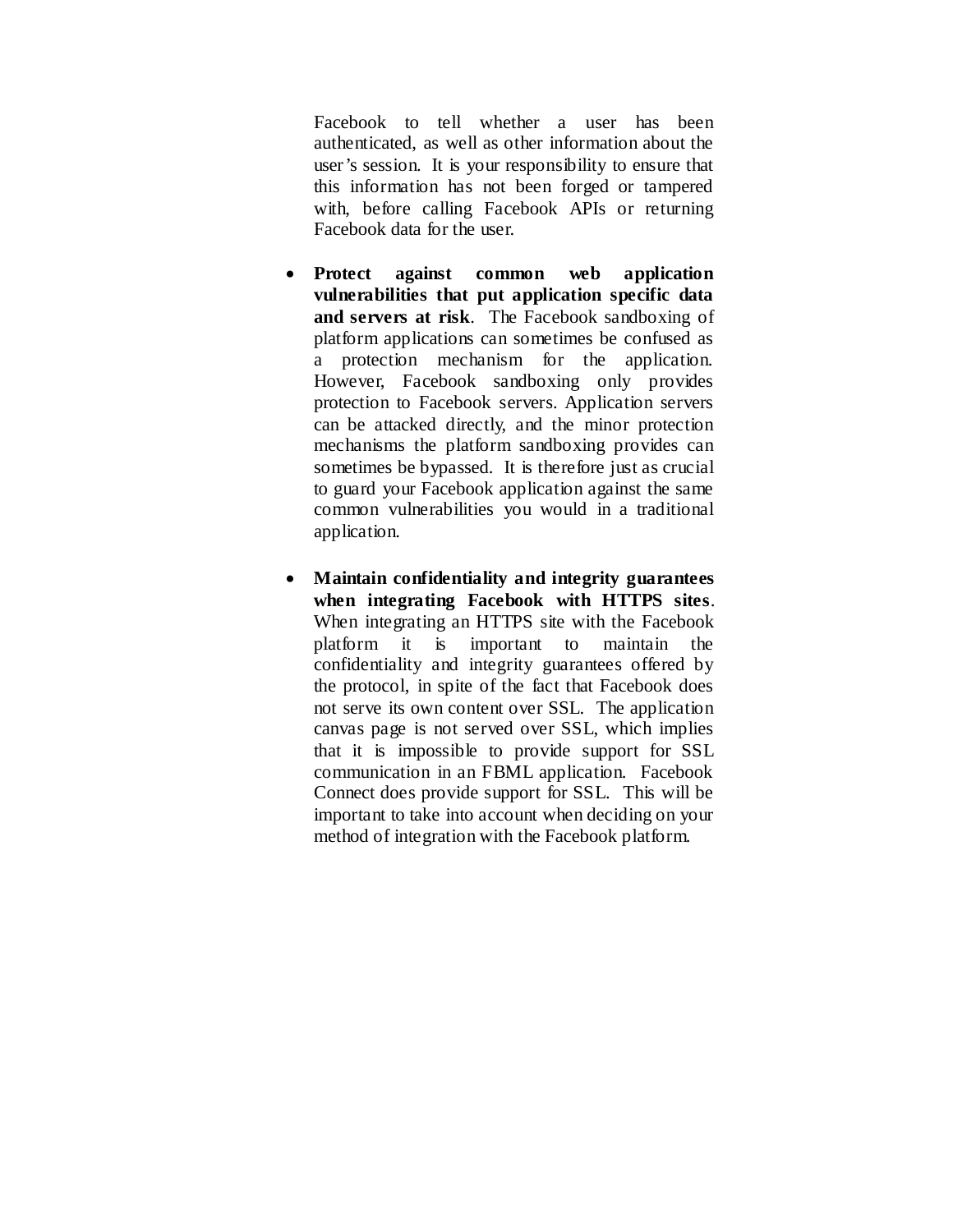# *Important Rules to Follow*

Before delving into the specifics, consider the following list of important rules for secure development on the Facebook platform. The remainder of this document will provide further detail on the vulnerabilities and protections referred to in each of these rules.

- **Your Facebook Application secret must be kept secret**! The Facebook Application secret is given to you upon registering your application, and it is used to authenticate requests to and from the application. If the secret is revealed to an attacker then they can forge requests to and from the application. Store the secret in a secure place (i.e. not hardcoded in the source or in source control repositories, such as SVN) and make it available to as few people as possible, such as net ops and dev leads.
- **Do not hardcode FB application secret or any other secrets in SWFs, JavaScript, or any other client side code such as iPhone and Desktop applications**. Attackers can easily decompile SWFs to discover their secrets. The *strings(1)* program can be used to identify secrets in other client binaries. Instead, use the session secret to call many sensitive APIs, or a server side relay proxy to call APIs which require the application secret.
- **Check the Facebook signatures.** The Facebook signatures that are sent with requests should always be checked in order to verify that the request has not been tampered with and was sent legitimately by Facebook. The signature is created by an MD5 hash of the request parameters concatenated with the application secret, which should only be known to the application developer and Facebook. This signature can in some cases also be checked to provide protection from Cross-Site Request Forgery (CSRF) attacks when it is sent in the GET or POST parameters.
- **Provide additional CSRF protection mechanisms, especially with Facebook Connect sites**. It is recommended to implement a separate CSRF protection mechanism that is designed specifically to mitigate this vulnerability class. In Facebook Connect sites, the signature and parameters are sent as cookie values rather than as URL parameters. Therefore, these sites need additional CSRF protection as the signature will be automatically sent with the request, even if the request was forged by an attacker.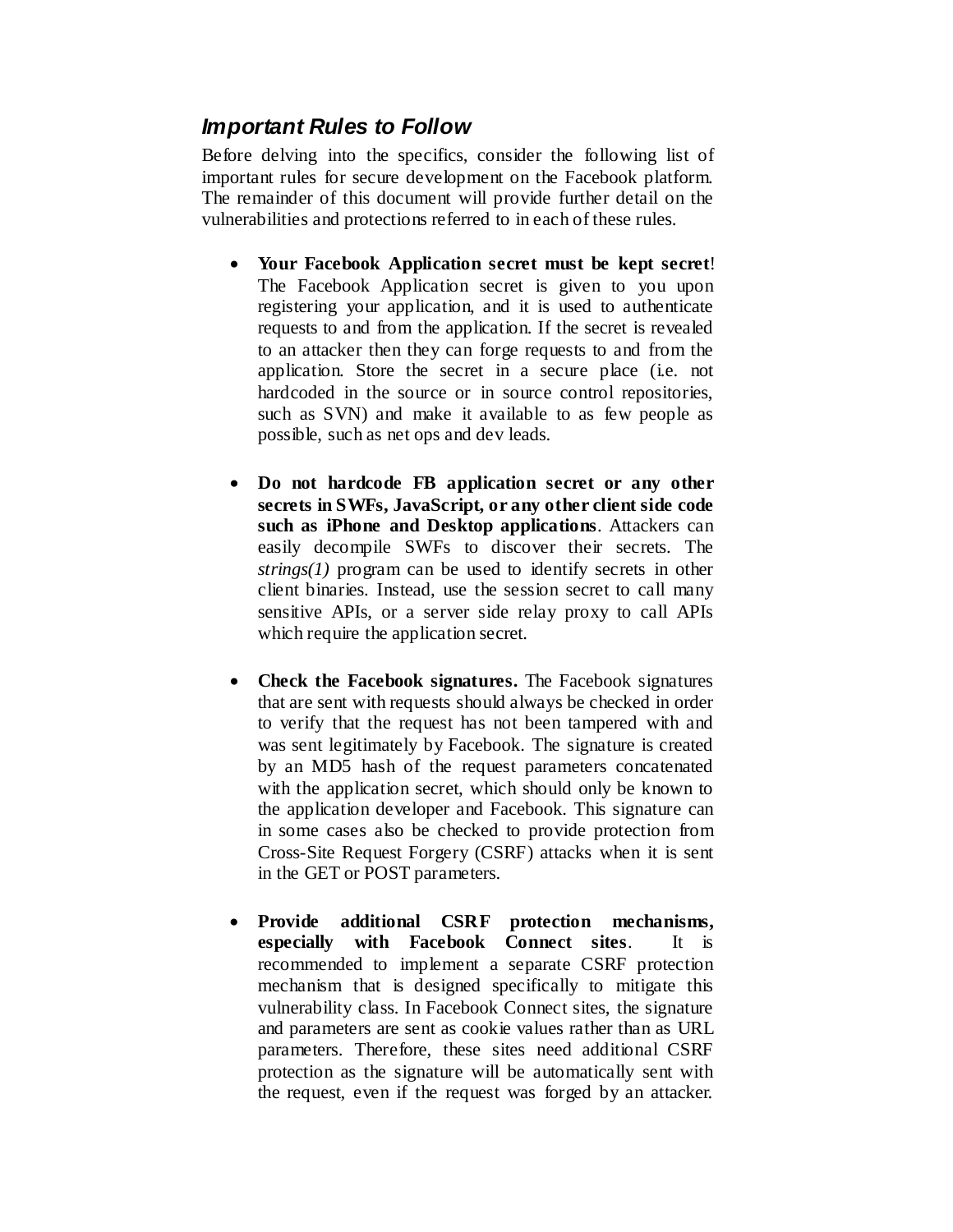This applies to platform applications which make use of features of Facebook Connect. In this case, the signatures will sometimes be sent as request parameters, and sometimes as cookie values.

- **Validate and perform output encoding of user controlled data (as usual) and beware of XSS vulnerabilities in FBML applications**. In FBML applications, Facebook will translate any JavaScript to FBJS, which makes traditional XSS attacks that use JavaScript difficult (Facebook would hope this is impossible). However, the attacker can still inject FBML. If the attacker is able to inject into the application canvas, they can use the FB:SWF tag to inject a SWF from arbitrary domains. Facebook automatically passes any SWFs loaded in the application canvas all user specific secrets (such as the session key and session secret which must be passed with more sensitive API calls). This has an equivalent effect to XSS attacks on traditional applications that steal the user session cookies. Other types of FBML tags can also be injected, which allow an attacker to abuse the user's trust in allowing the application to have access to their Facebook account, or maliciously redirect them to other sites.
- **Configure restrictive crossdomain.xml policy file**. The crossdomain.xml policy file must be restrictive in order to keep attackers from changing the *flashvars* passed to the SWF, potentially subverting verification of the Facebook parameters passed. The crossdomain.xml policy file should be as restrictive as possible to allow access only from the trusted domains that are necessary.
- **Lock down administrative functionality**. Keep administrative functionality on an entirely separate domain, preferably available only internally. A common flaw in Facebook applications is that they allow access to the administrative functionality based on a white list of hardcoded Facebook IDs, and is accessible from the same domain as the application. This allows for XSS attacks to have an even more devastating effect and could make it easier to discover the structure of requests for CSRF attacks. Also, because Facebook does not use HTTPS, sessions of administrators may be hijacked and used to access the administrative functionality. Require additional authentication mechanisms for administrative functionality.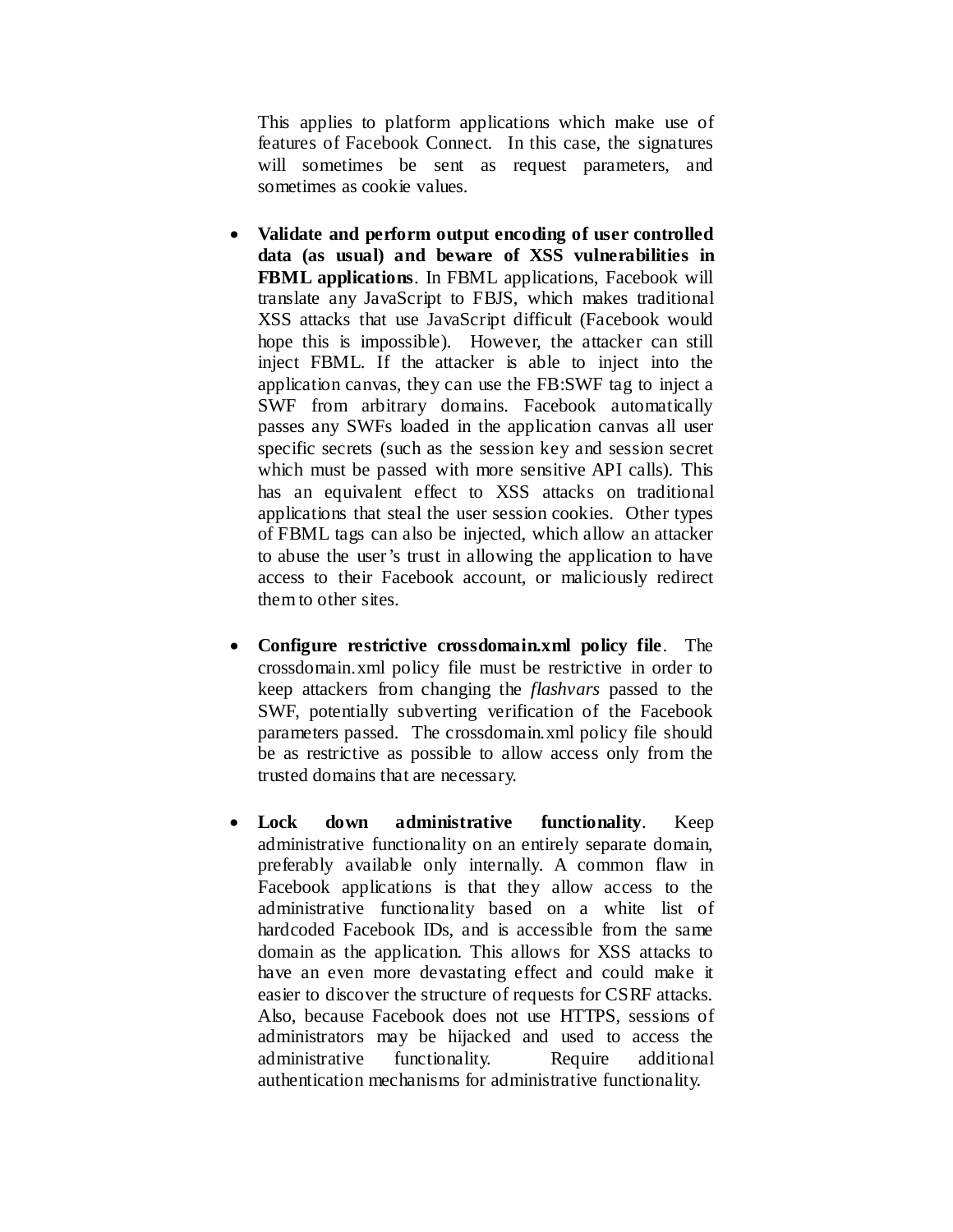# *Common Vulnerabilities and Protections*

The following section will cover a few common web application vulnerabilities where specific care needs to be taken in order to protect Facebook applications. The overview will include the following items:

- [Authentication and Authorization](#page-7-0)
- [Signature Verification](#page-9-0)
- [Signature Generation](#page-10-0)
- [Cross Site Request Forgery](#page-12-0)
- [Cross Site Scripting](#page-14-0)
- [Considerations for F lash Applications](#page-17-0)
- [Secure Transport using SSL](#page-19-0)
- [Administrative Functionality](#page-20-0)

## <span id="page-7-0"></span>Authentication and Authorization

In order for any Facebook application to make use of the API, the user must first authorize the application and establish a session. After a user authorizes the application, a session is created by Facebook. The session information is then passed by Facebook to the post-authorize URL as request parameters, or it is set in cookies scoped to the application domain using JavaScript. Facebook Connect applications rely only on cross-domain communication between Facebook and the application to process API calls. Both Facebook servers and the application servers must authenticate these communications. Otherwise, attackers could spoof or tamper with requests from either party.

#### **Important elements of the Authentication and Authorization**

- The **API key** The API key is given to you when you setup your Facebook application. Facebook uses this unique key to identify your application. The key is public, and will be sent in the clear with requests sent by Facebook to your application, and can be included in client side code such as JavaScript and Flash.
- The **application secret** The application secret is also distributed during application setup. This secret is used to authenticate the communication between Facebook and your application. The secret is private to your application and must never be revealed.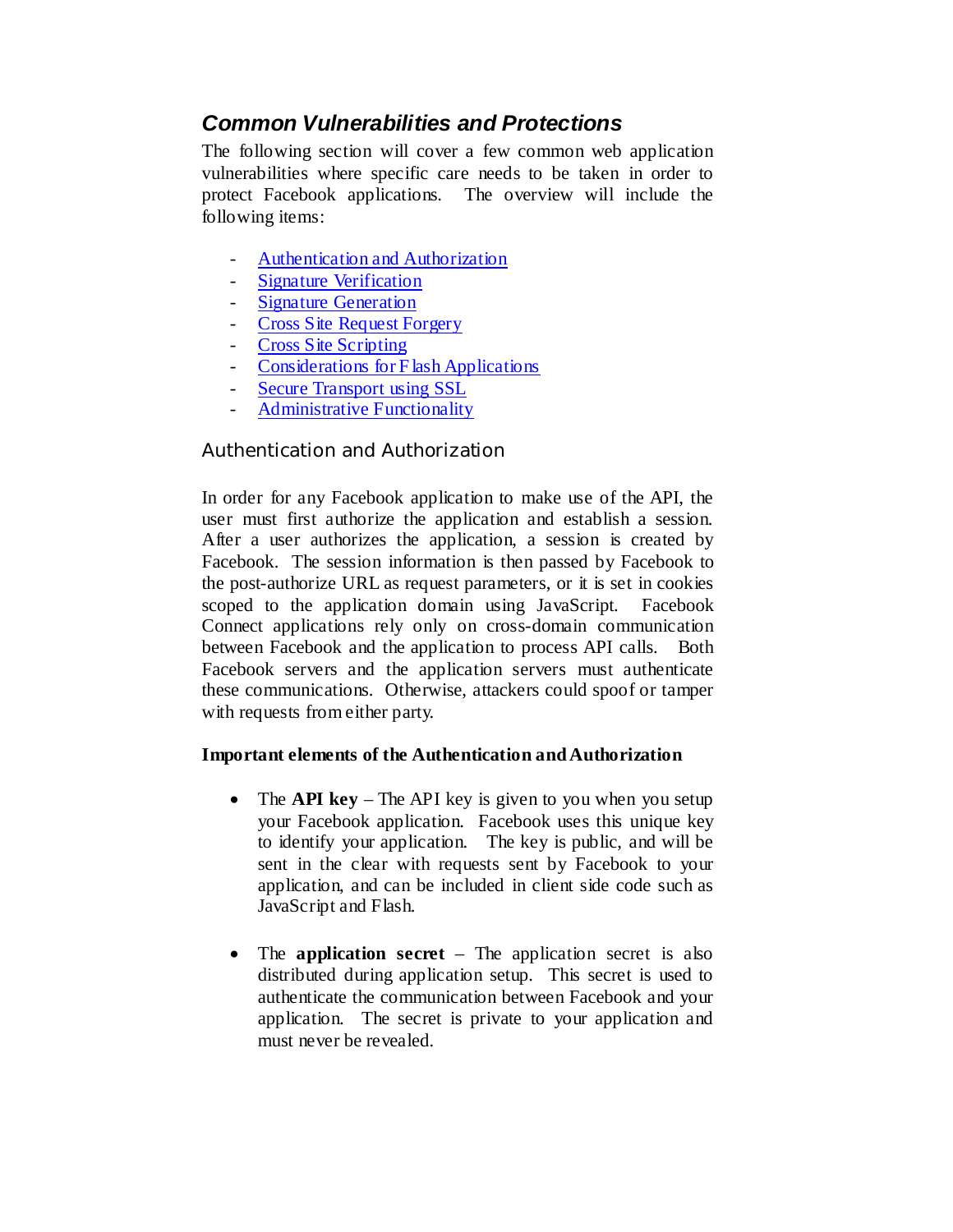- The **session key** The session key is the key to a temporary session which expires after an hour or when the user logs out of Facebook. The session key is set by Facebook when a user authorizes the application. The session key is used to call API methods that require an active session. For example, and calls to *friends.get* require a session key to determine which user to retrieve the friends for.
- The **session secret -** The session secret is a user-specific secret that can be used in place of the application secret when generating a signature for making sensitive API calls. The session secret is unique per user and short lived, and is thus much less sensitive than the application secret. The session secret should **always** be used instead of the application secret in any client side code like JavaScript, Flash, mobile or desktop applications. This keeps the application secret from being revealed either directly or through reverse engineering of client side binaries. The list of APIs which can be called using the session secret can be found here:

[http://wiki.developers.facebook.com/index.php/Session\\_Sec](http://wiki.developers.facebook.com/index.php/Session_Secret_and_API_Methods) [ret\\_and\\_API\\_Methods](http://wiki.developers.facebook.com/index.php/Session_Secret_and_API_Methods)

- The **Facebook parameters** Facebook passes parameters to the application with any requests that include the API key and the session key, as well as other values which provide information about the user and session. Facebook sends the parameters as part of GET requests for IFRAME applications and as part of the POST body for FBML applications. Different parameters will be set depending on the type of Facebook application and what the user is doing with the application.
- The **Facebook signature** One value included in the Facebook parameters is the signature, which is an MD5 hash of all the parameters concatenated with the application secret. The application uses this value to verify that the parameters were not tampered with and were really sent by Facebook. Conversely, the signature allows for Facebook to verify that API requests have not been tampered with and were legitimately sent by the application identified by the given API key.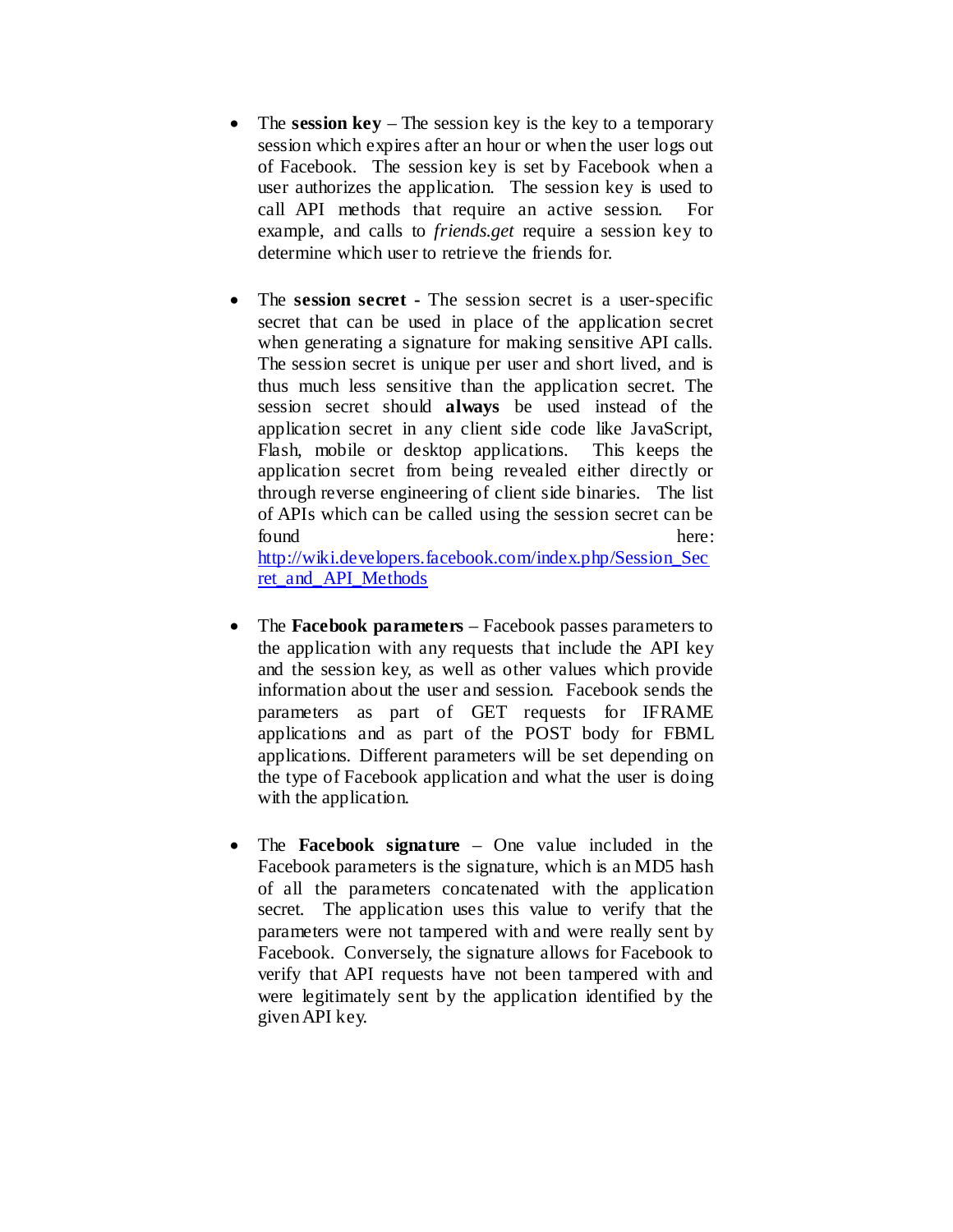#### **Authenticating Communications from Facebook**

Authenticate any information received from Facebook. Authenticating information will ensure it was legitimately sent by Facebook and not spoofed or tampered with. When Facebook passes information about the user and session to your application in the Facebook request parameters or cookies, it may be tempting to use that information directly from the request. However, attackers can control this data to forge or tamper with all of the Facebook parameters sent in the request, excluding the signature. The signature cannot be forged, as it is generated with the application secret key which the attacker should not know. Before using the values of any of the parameters received from Facebook, recalculate the expected signature and verify that it matches the signature sent with the request. In the event of a mismatch, reject the request entirely. Some of the functions in the PHP client do this automatically. For example, the function *get\_valid\_fb\_params* from the Facebook PHP library will return the validated parameters.

## **Verifying and Generating Facebook Signatures**

The chosen client library should have built in functions to verify and generate the signature, but it can also be preformed manually.

Detailed information on the signature verification process can be found here:

[http://wiki.developers.facebook.com/index.php/Verifying\\_The\\_Sign](http://wiki.developers.facebook.com/index.php/Verifying_The_Signature) [ature.](http://wiki.developers.facebook.com/index.php/Verifying_The_Signature)

## <span id="page-9-0"></span>Signature Verification

Signature verification using the application secret must **never** be done on the client side, as this would expose the secret. Always perform signature verification using server code.

The signature verification process is different depending on the type of Facebook application:

• **Platform applications** – In platform applications, Facebook will send the signature and other parameters as part of the GET or POST request. The application should grab the Facebook parameters from the request parameters, and recalculate the expected signature value using the signature generation algorithm, or the built in function from the Facebook client in use.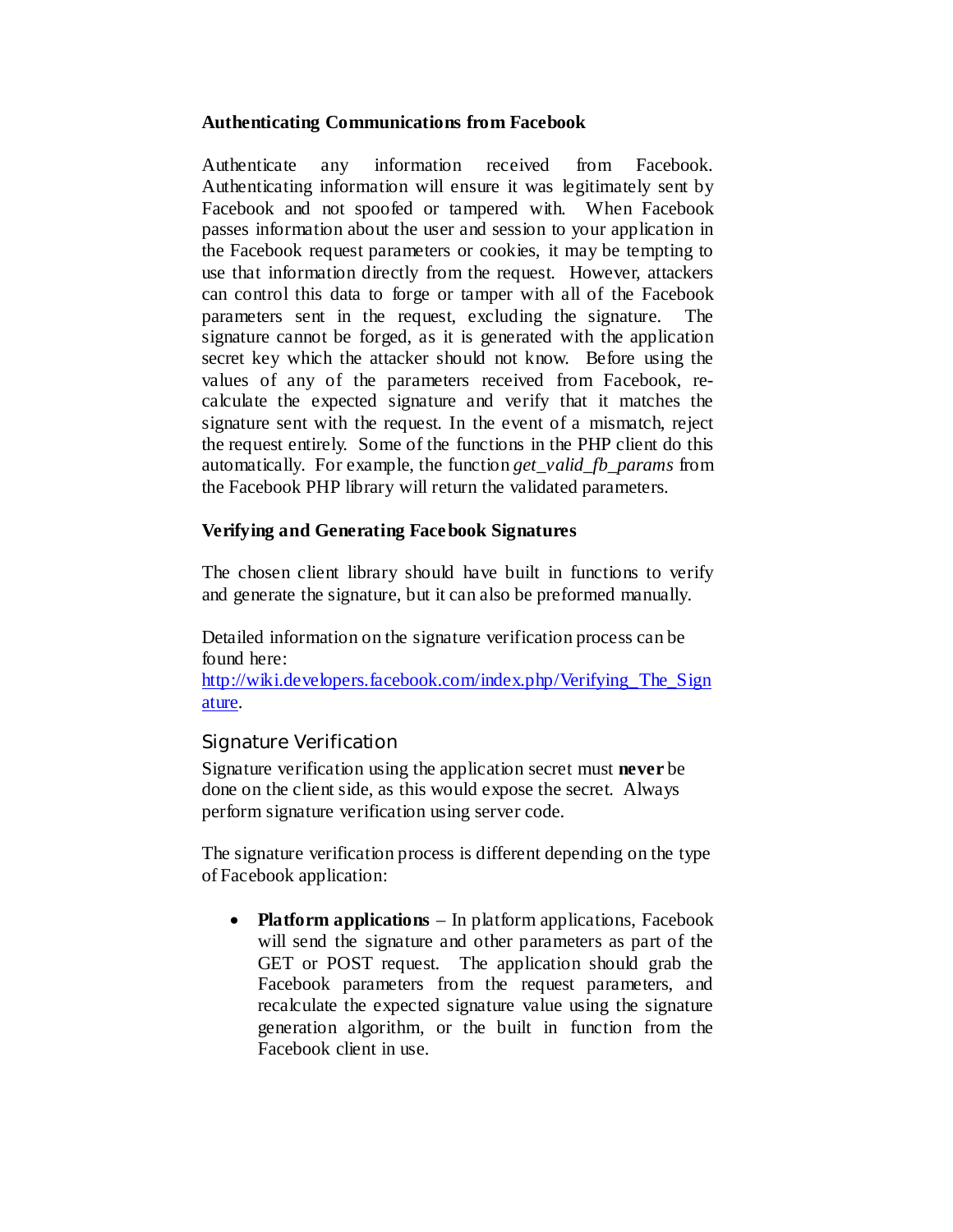• **Facebook Connect Applications** – For Facebook Connect applications the Facebook parameters are sent as cookies. To verify these parameters, the application must extract the values from the cookies and perform the verification using the signature algorithm. The Facebook PHP client supports cookie based signature verification and is well-tested. The verification method must be checked in any unofficial libraries you may decide to use. Facebook Connect applications do not need to verify the signature very often. The most common scenario which requires verification of the Facebook cookies is when the session is being transferred from the client side to use server side libraries. When this occurs, the application must verify the cookies sent with the session transfer request. Otherwise, a malicious user could tamper with their cookies in order to trick the server into believing they were another user. More information on server side integration with Facebook Connect applications can be found here: [http://wiki.developers.facebook.com/index.php/Using\\_Faceb](http://wiki.developers.facebook.com/index.php/Using_Facebook_Connect_with_Server-Side_Libraries) ook Connect with Server-Side Libraries .

## <span id="page-10-0"></span>Signature Generation

Signatures must be generated in order to call sensitive APIs and in order to re-calculate the signature as part of the verification process. The Facebook PHP library includes functions for performing signature generation. For server side code, the application should generate the signature using these API functions or by reimplementing the signature generation algorithm.

For client side code such as Flash, JavaScript, mobile and desktop applications, which cannot use the application secret directly, there is an alternate secret used to generate the signature: the session secret. The session secret can be used to call many APIs, but there are some API functions that can only be called with the application secret. In this case, the client side application should create a simple, server-hosted proxy which makes the necessary API calls and relays the result back to the client side application. Depending on the type of application, there are several different options for retrieving the session secret.

• **Desktop and iPhone Applications –** Desktop and iPhone applications should either use a *Session proxy* [\(http://wiki.developers.facebook.com/index.php/Session\\_Pro](http://wiki.developers.facebook.com/index.php/Session_Proxy) [xy\)](http://wiki.developers.facebook.com/index.php/Session_Proxy) to create a session and retrieve the session secret, or embed a Web browser in the application in order to use Facebook Connect to start the session. In order to obtain the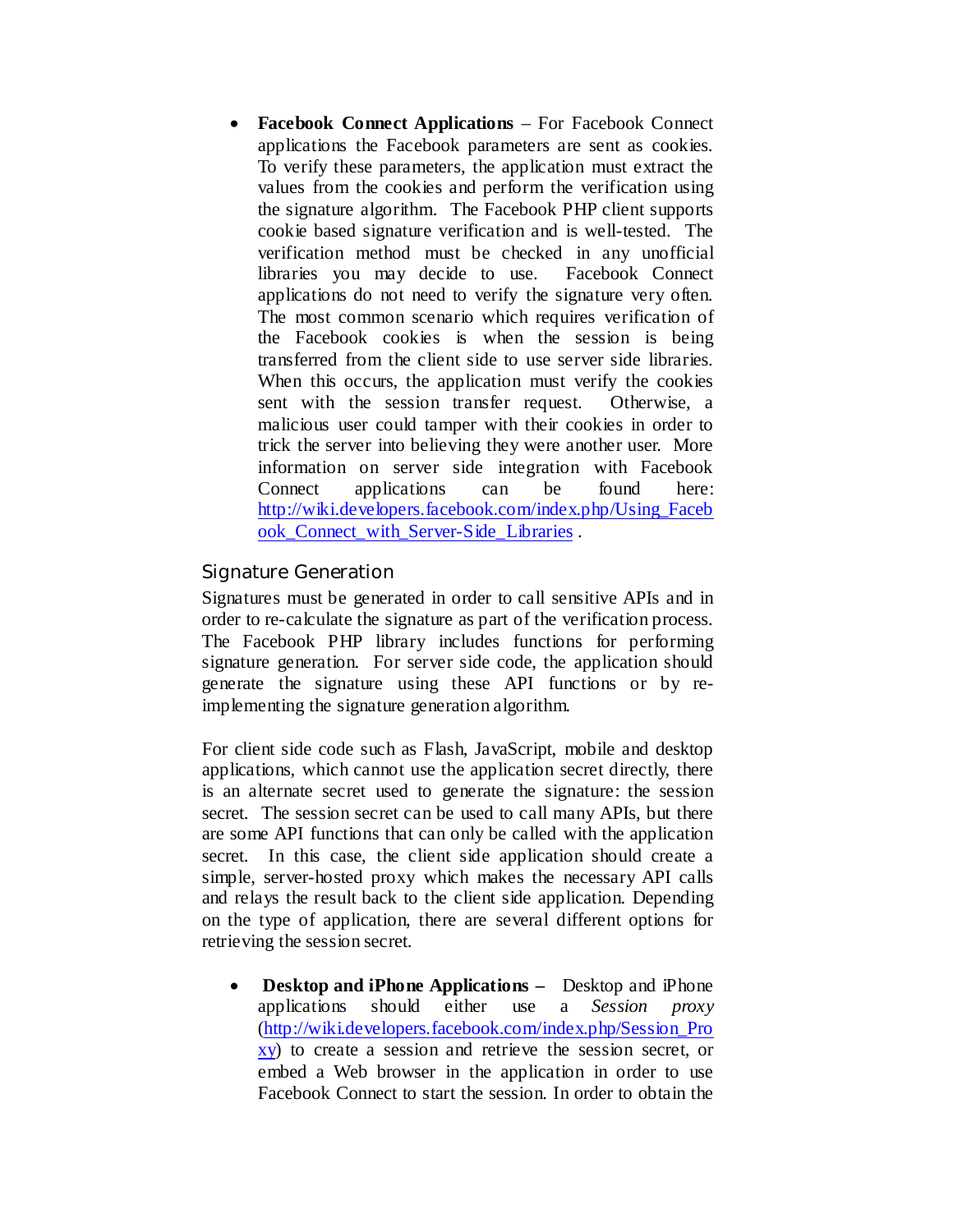user session in the traditional manner, an iPhone or Desktop application would have to call *auth.getSession*. However, calls to *auth.getSession* must be signed with the application secret. The application secret must **never** be hardcoded in the source of an iPhone application. Attackers can easily decompile Objective C and thus the secret can be discovered by anyone who downloads the application. Therefore, this API method is not safe for direct use in iPhone applications. The same is true for Desktop applications using Adobe Air or .NET.

The session proxy is simply a callback to an application server which then makes the *auth.getSession* call on the server and returns the resulting session variables back to the iPhone application. Ensure that the call to *auth.getSession*  is made at an HTTPS endpoint, as this is required to protect the session secret from being revealed to network attackers when it is sent back to the application.

The other option is use the Facebook Connect API via a Web browser embedded in the application. In this case, the application developer must direct the embedded browser to Facebook login pages with specific URL parameters which direct Facebook to return the session information. One of these parameters contains the URL to which the user will be redirected after they successfully login. The session secret can then be retrieved from this URL and passed back to the application. The session secret can then be safely stored on the user's system until they close the application. More detailed information can be found at [http://wiki.developers.facebook.com/index.php/Authorizatio](http://wiki.developers.facebook.com/index.php/Authorization_and_Authentication_for_Desktop_Applications) [n\\_and\\_Authentication\\_for\\_Desktop\\_Applications](http://wiki.developers.facebook.com/index.php/Authorization_and_Authentication_for_Desktop_Applications)

• **Facebook Connect Websites –** When making API calls using the JavaScript client library, Facebook Connect web applications should generate the signature for API calls using the session secret*,* in much the same way that desktop applications do. The session secret will be passed to the application callback URL after the user has authorized the application. More detailed information on this process can be found here: [http://wiki.developers.facebook.com/index.php/Authorizatio](http://wiki.developers.facebook.com/index.php/Authorization_and_Authentication_for_Desktop_Applications) n and Authentication for Desktop Applications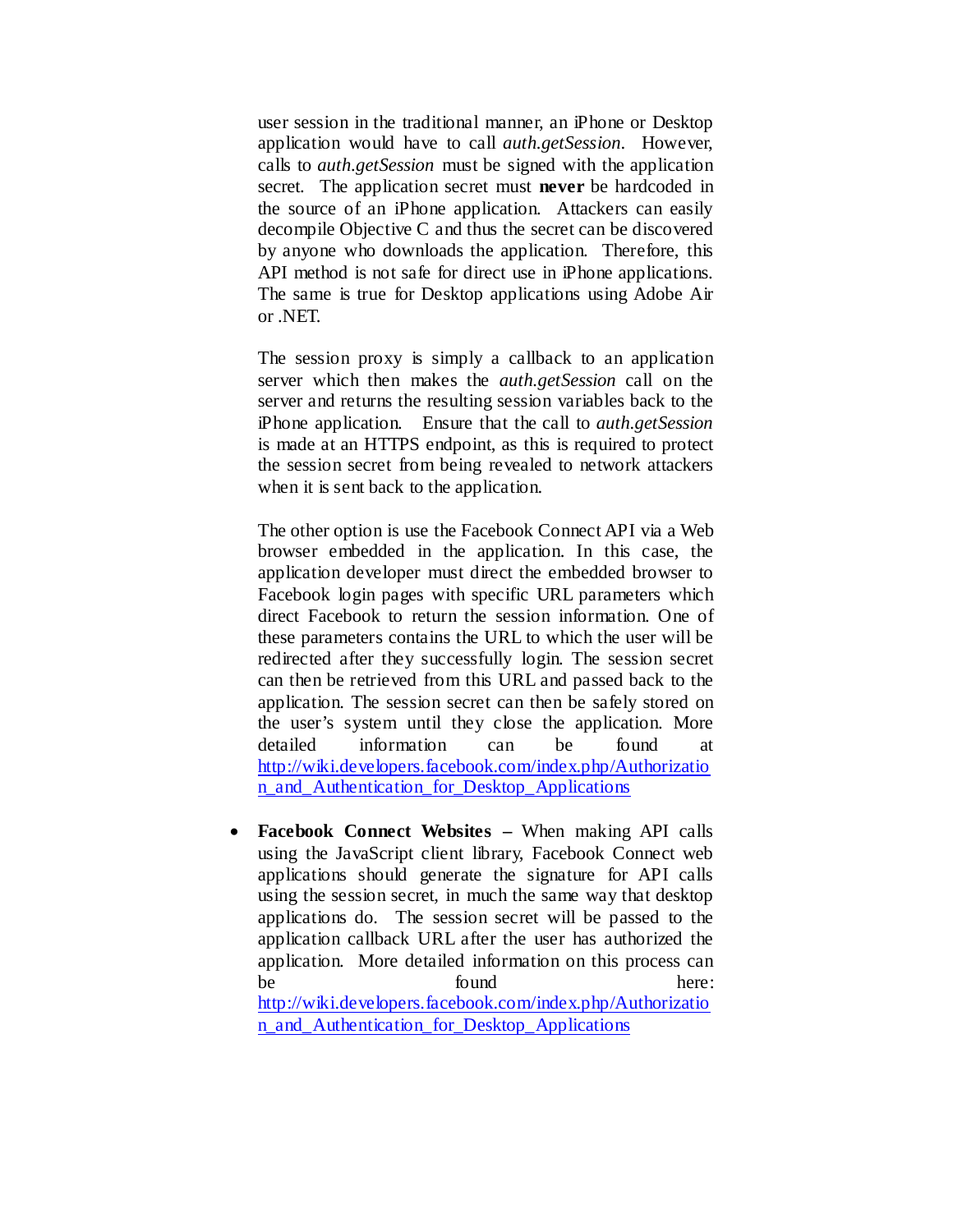• **Flash** – Flash applications will be passed the Facebook parameters as flashvars from their hosting page. The hosting page must validate the signature on the server side before passing it to the SWF object, as the application secret cannot be safely stored in the SWF. This is due to the fact that SWFs can be downloaded by an attacker and easily decompiled in order to retrieve any secrets used in the ActionScript. The ActionScript API can then use the session secret passed in these variables to generate signatures for further API calls.

## <span id="page-12-0"></span>Cross Site Request Forgery (CSRF)

CSRF vulnerabilities exist when an application sends predictably structured requests which update server side state. When such a request contains no unpredictable parameters, an attacker can create a forged version of the request and send it on behalf of arbitrary users, without their knowledge. . CSRF attacks and defense are described in detail in the following CSRF whitepaper: [https://www.isecpartners.com/files/CSRF\\_Paper.pdf.](https://www.isecpartners.com/files/CSRF_Paper.pdf)

This vulnerability class can be difficult to understand. One common example of a CSRF vulnerability and protection mechanism that we are all used to is the password update feature of many web applications. It is a common requirement that the user enter their current password as well as their new password in a password update form. This requirement is in fact a CSRF protection mechanism (as well as adherence to other design principles). Consider the case where the current password is not required when performing the update. In this case, an attacker could forge the request which updates the user password. If the attacker can get the victim to load the forged request in a browser with an active session on the site, the browser will send along the victim's session cookies with the request. This can be done by placing the forged request as the source of an IMG tag or an invisible IFRAME in a place where users of the application are likely to browse to, or as link disguised with a tinyURL service in a Facebook status message or comment box. When the server receives the request, it will have no way of distinguishing the forged request from a request sent purposefully by the user. The server will thus perform the password update action and update the user account with the attacker supplied password. The victim will then be locked out of their account. Fortunately, most applications require the current password to be sent with password update requests. This way, if an attacker attempts to send a forged request on behalf of their victim, the request will fail because the attacker will not have the victim's current password.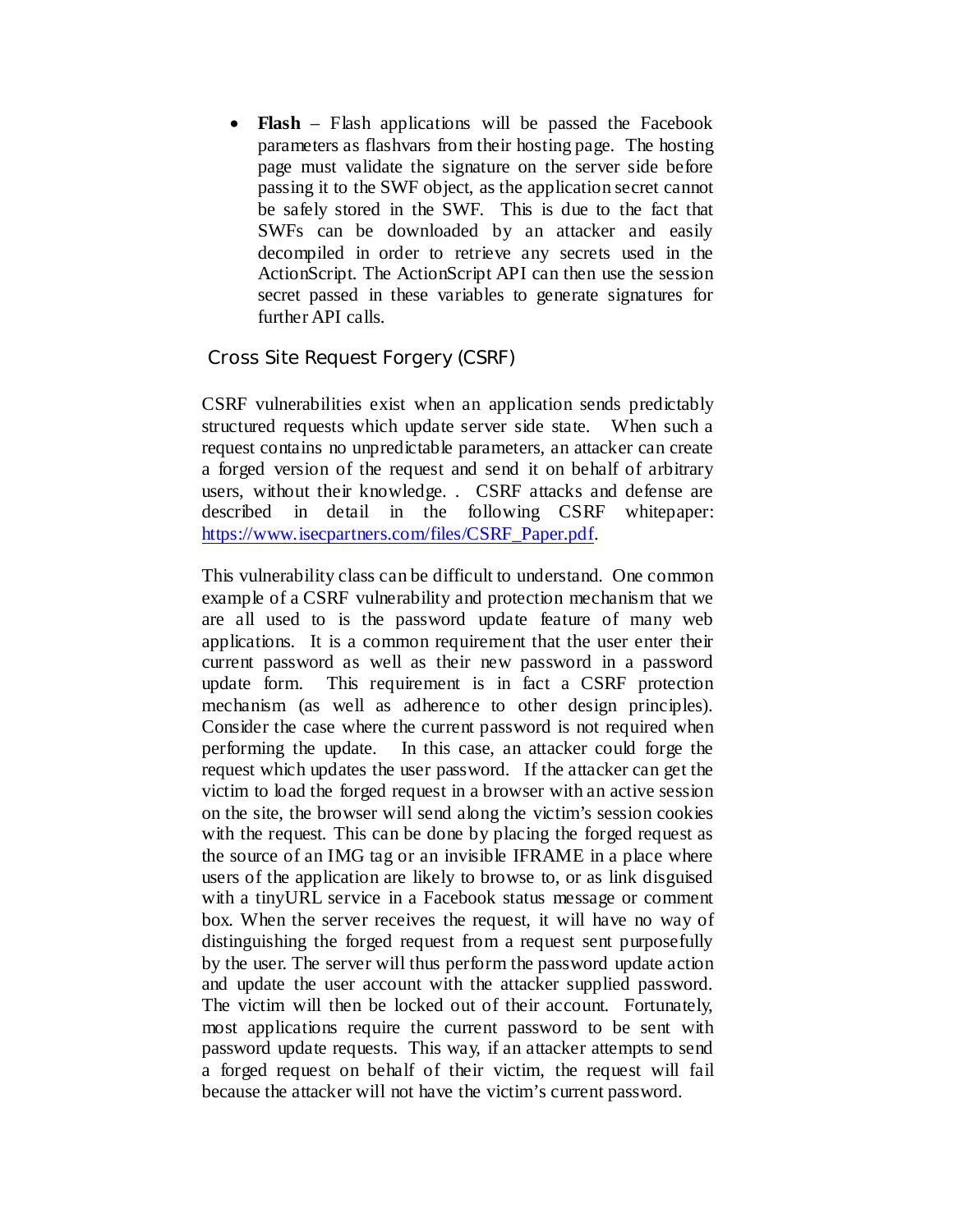While the user password can act as a CSRF protection mechanism, it would be unreasonable to require the user to enter their password each time they make a request which updates server side state. Fortunately, there are other ways to provide protection from this attack.

### **General protection from CSRF attacks (recommended solution)**

To provide protection against request forgery, the application should include and require a CSRF prevention token in the request that is both unpredictable and uniquely tied to the user session and action. This token will be sent with every request which updates server side state. When the server receives a request, it can check for the appropriate token value. If the token is incorrect or does not exist, the request will fail. One way such a token can be generated is through the following algorithm: *HMAC\_sha1(action\_name + secret, session id).* More CSRF token generation techniques can be found in the whitepaper referenced at the beginning of this section. This token can be sent in a hidden form field with each request. The server can then perform the calculation upon receiving the request and verify that the token sent with the request matches. Because the secret exists only on the server side, the attacker will have no way of formulating the token for use in a forged request. This is the recommended protection mechanism for CSRF attacks. However, in some cases the Facebook signatures can also provide protection from this attack.

## **Protecting against CSRF attacks using the Facebook Signatures**

The Facebook signatures can provide protection from CSRF attacks, but they cannot be relied upon in all circumstances. The Facebook signatures are computed in a similar way to the recommended CSRF protection token algorithm; the signature is a cryptographic hash of the request parameters and a server side secret. Note that the use of the *HMAC\_sha1* hashing algorithm is significantly stronger than the MD5 hashing algorithm used by Facebook, which has been proven to be vulnerable to some attacks<sup>[1](#page-13-0)</sup>. While the signature is an adequate CSRF protection token, there are a couple very important caveats to keep in mind if the Facebook signature is used as a CSRF protection mechanism:

• **Facebook signatures cannot protect against CSRF attacks when sent as cookie values.** CSRF protection tokens provide no protection when sent as cookie values.

<span id="page-13-0"></span> $1$  <http://www.win.tue.nl/hashclash/rogue-ca/>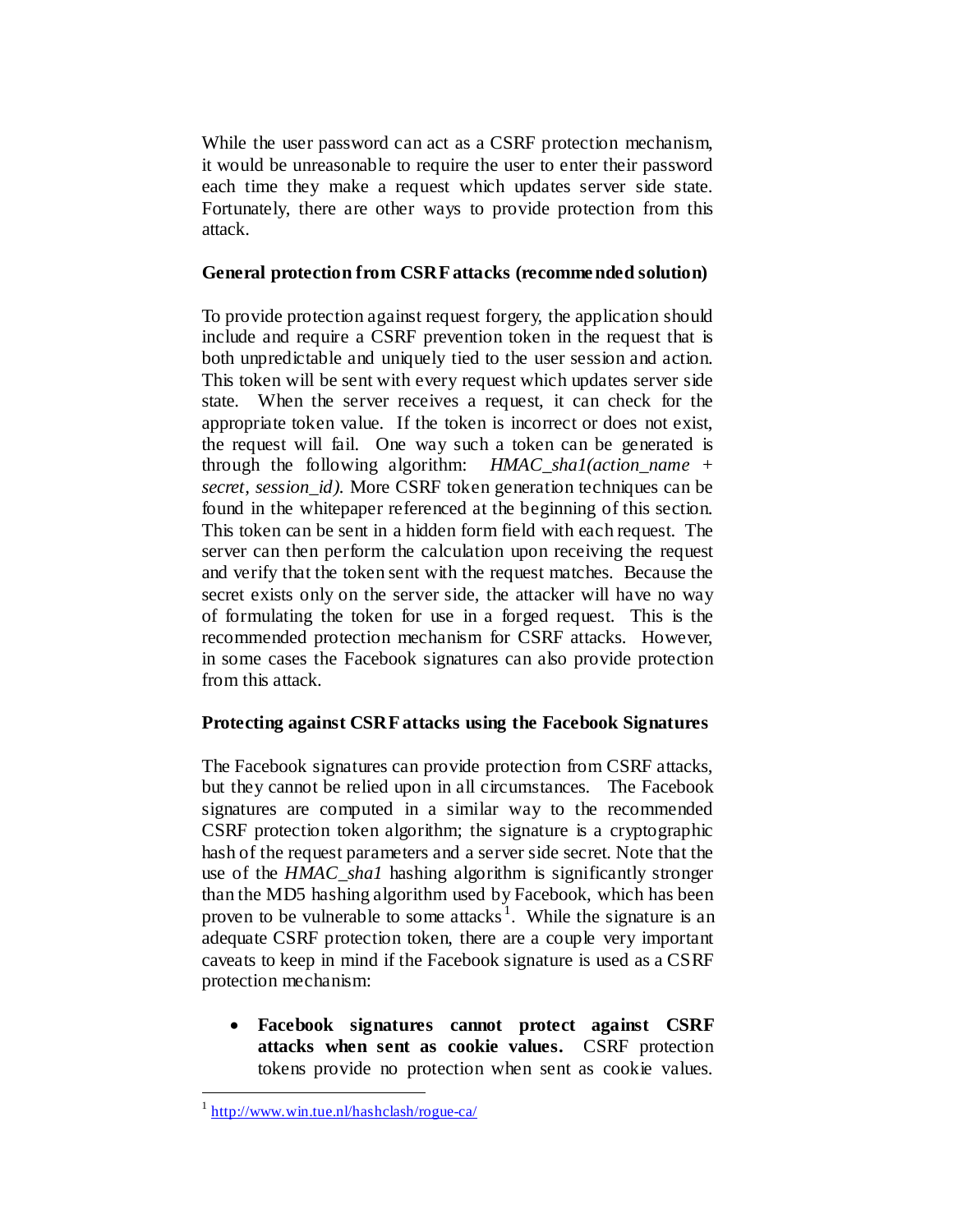The browser will automatically send cookie values with the request, thus the attacker does not need to guess the value, and the structure of the request remains predictable. Facebook Connect applications send the signatures as cookie values, rather than request parameters. It is important to remember that these applications will have to provide a separate CSRF protection mechanism. This caveat highlights one of the reasons to implement a separate CSRF protection system that is designed specifically for this class of vulnerabilities. This way, code can be ported to different types of Facebook (and non-Facebook) applications and will still be protected from this class of attack.

• **The Facebook signature is not sent with all requests.** The Facebook signature is not always available for use as a CSRF protection token. If this is your chosen method to provide CSRF protection, you must analyze your application you must analyze your application for areas where the server side state is being updated, but the Facebook signature is not sent with the request parameters. These requests will have to be protected through a separate CSRF protection mechanism.

<span id="page-14-0"></span>Cross Site Scripting (XSS)

XSS attacks are one of the most common and dangerous web application vulnerabilities. An XSS vulnerability exists when user controlled data is written directly to the page source without sufficient input validation or output encoding applied. A common example of this vulnerability is a web page which takes values from request parameters and includes them directly in HTML or JavaScript without validation or sanitization. Consider an example PHP page from an application which displays a username passed in via GET request parameters. The source of this page contains the following code:

```
<?php
echo("Your username is:".$_GET["username"]);
?>
```
Now imagine that a malicious user tampers with the request parameters and enters the following string in the username field:

<script>alert(document.cookie);</script>

The source of the resulting page will then contain: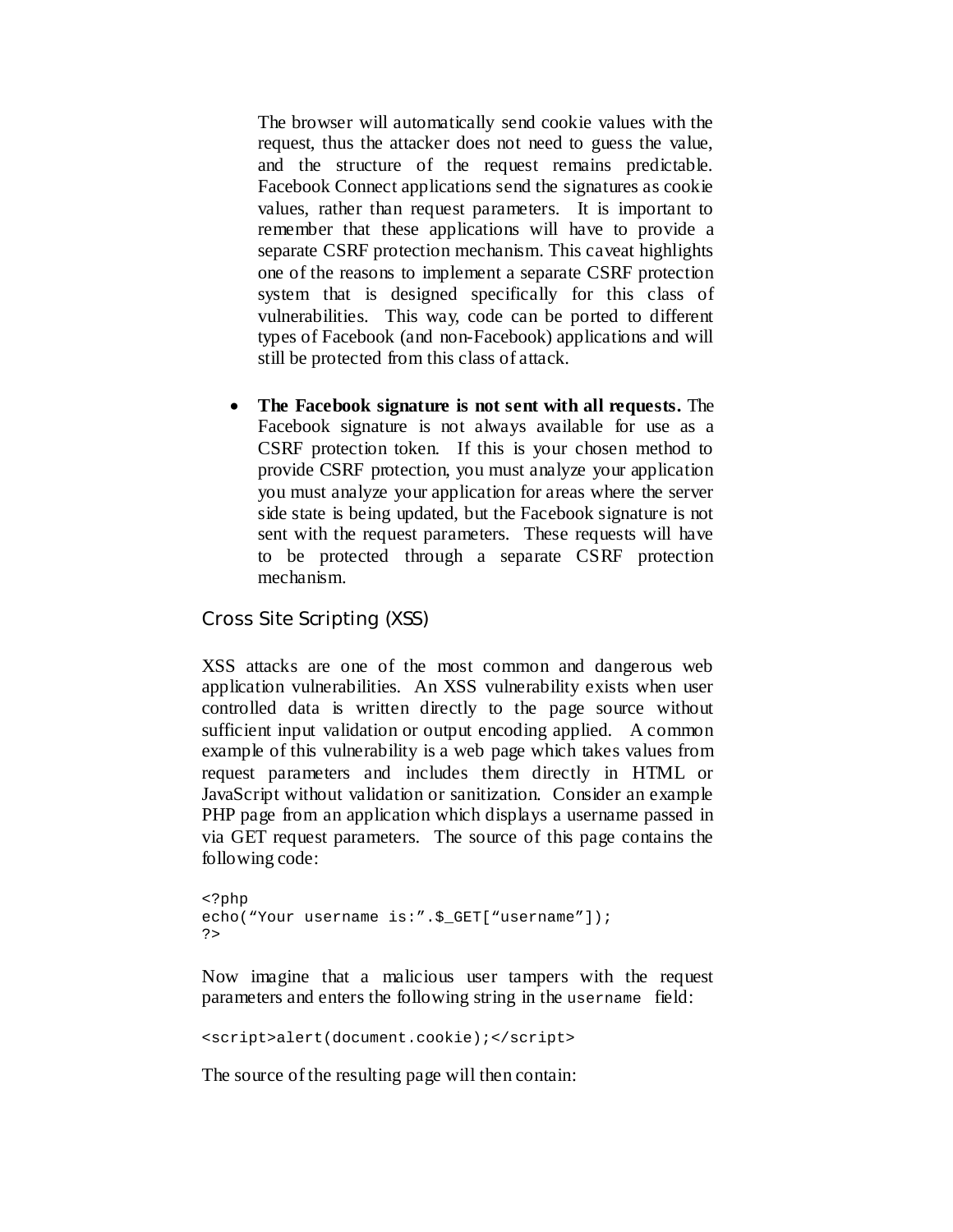Your username is: <script>alert(document.cookie);</script>

When the browser renders this page, the script tag that was entered as the username will be written to the source of the page. The browser will parse it as HTML and the script will be executed. The malicious user can then exploit this vulnerability against other users by creating a request such as the following:

[http://example.com/displayUserName.php?username=<script>alert\(](http://example.com/displayUserName.php?username=%3cscript%3ealert(document.cookie);%3c/script) [document.cookie\);</script>](http://example.com/displayUserName.php?username=%3cscript%3ealert(document.cookie);%3c/script)

The attacker must then convince their victims to load the malicious request in a browser with an active session on the vulnerable site. The attacker may do this by disguising the link with a tinyURL service and putting it in a place logged in users are likely to visit, such as a forum, or by posting it on a Facebook page. When victims load the malicious request in their browser, the attacker injected script will execute and the user's session cookie will be revealed to the attacker (in a real world scenario the script would contain something much more malicious than an alert box). For example, the SAMY MySpace worm was propagated by exploiting an XSS vulnerability<sup>[2](#page-15-0)</sup>. The attacker could also use an XSS vulnerability to rewrite the source of the page so that it becomes a convincing phishing page, or a page which prompts users to install malware. Even cautious users may be tricked, as the page originates from a domain which they trust. This attack can be used in many different ways to compromise the user's browser and session, and is also usually very easy to exploit.

So how should the developer have prevented this vulnerability? The developer should have validated and sanitized the value before writing it to the source of the page. The corrected code would look as follows:

```
<?php
if(ctype_alnum($username)) ($_GET["username"])){
       $username = htmlentities($username);
       echo("Your username is:".$username);
} else {
       echo("The username you entered contains invalid 
characters");
} 
?>
```
<span id="page-15-0"></span> $^{2}$  [http://en.wikipedia.org/wiki/Samy\\_%28XSS%29](http://en.wikipedia.org/wiki/Samy_%28XSS%29)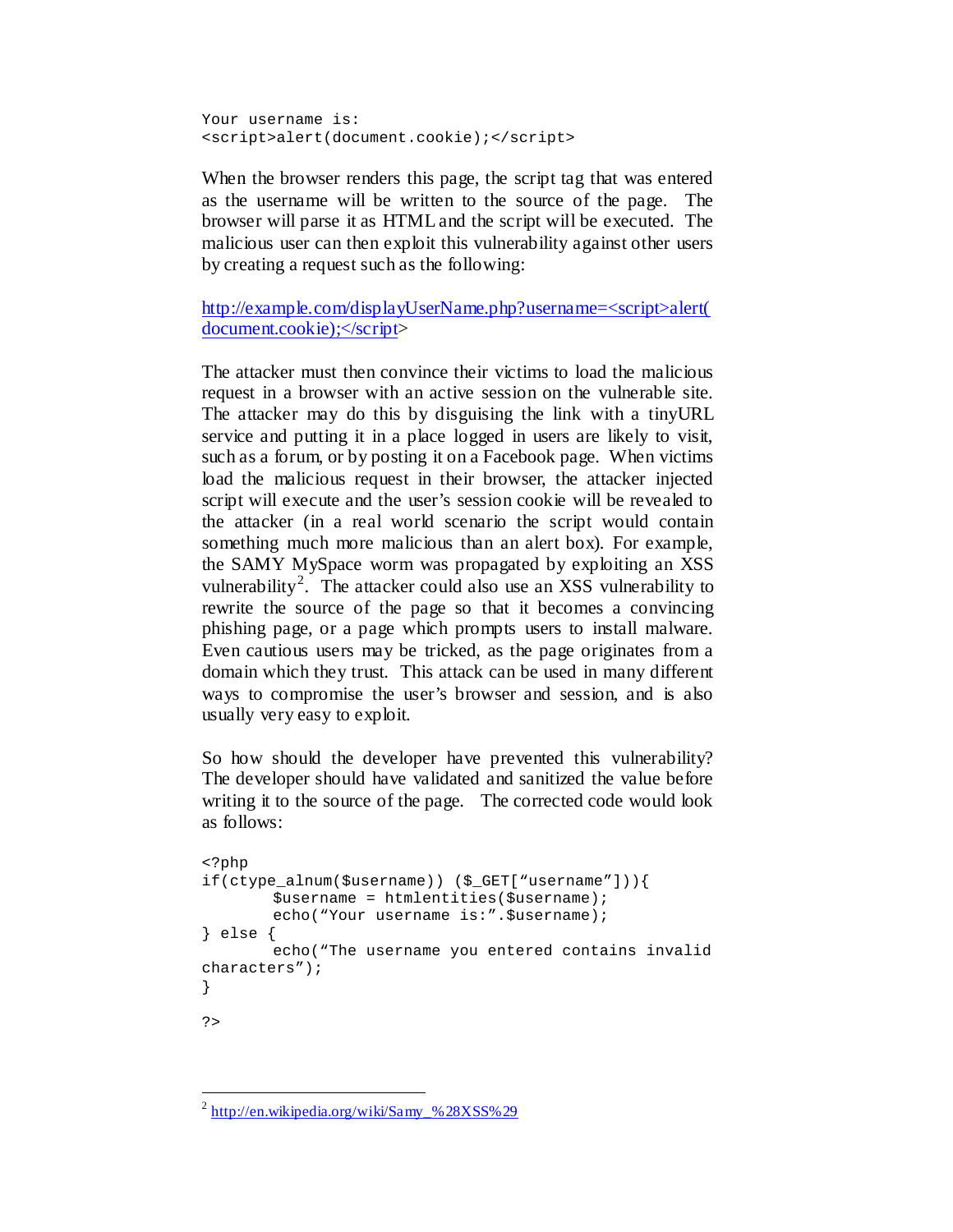The conditional statement use the built in PHP function *ctype\_alnum* to verify that the string entered contains only alphanumeric characters. The *htmlentities* function is a built in PHP function which output encodes un-trusted data so that it is safe to use in the HTML context, so " $\lt$ " becomes "&It;" and " $>$ " becomes ">". The user controlled data from the GET request is now safe to write to the source of the page.

Prevent XSS attacks by using a combination of input validation and output encoding. Most class libraries include functions for performing output encoding. While output encoding provides strong protection against XSS, it is best to perform data validation before encoding. The validation and encoding should always be performed on the server side, and should be done using a whitelist of known good data. Instead of searching the data for bad characters, check that the string matches the expected format based on the type of input. For example, if the user controlled data is a postal zip code, validate that the data is numeric, rather than searching the data for "<" characters. It is always harder to enumerate the possible bad data, than to enumerate the possible good data. Validating user controlled data before use is simply the correct way to write code, and along with helping to prevent XSS vulnerabilities, will make the application run more smoothly as a whole. Output encoding can then be used for further protection, catching any data that could not be cleaned during input validation.

## **Cross Site Flashing (XSF)**

Flash applications can also be vulnerable to a similar issue to XSS. When your Flash application uses functions which invoke JavaScript or retrieve URLs, you must check the data you pass to these functions. If the data is user controlled, than an attacker can enter malicious JavaScript or pass a malicious URL. Sometimes, the attacker may be able to load their own malicious SWF inside of the application due to such dangerous use of the *loadMovie* function. A common mistake is to pass data from *flashvars* to these dangerous functions. For more information see the following resource:

[http://www.adobe.com/devnet/flashplayer/articles/secure\\_swf\\_apps.](http://www.adobe.com/devnet/flashplayer/articles/secure_swf_apps.html) [html](http://www.adobe.com/devnet/flashplayer/articles/secure_swf_apps.html)

#### **XSS in Facebook Applications**

XSS attacks in Facebook applications are unusual due to the use of FBML, FBJS, XFBML, and the Facebook proxy.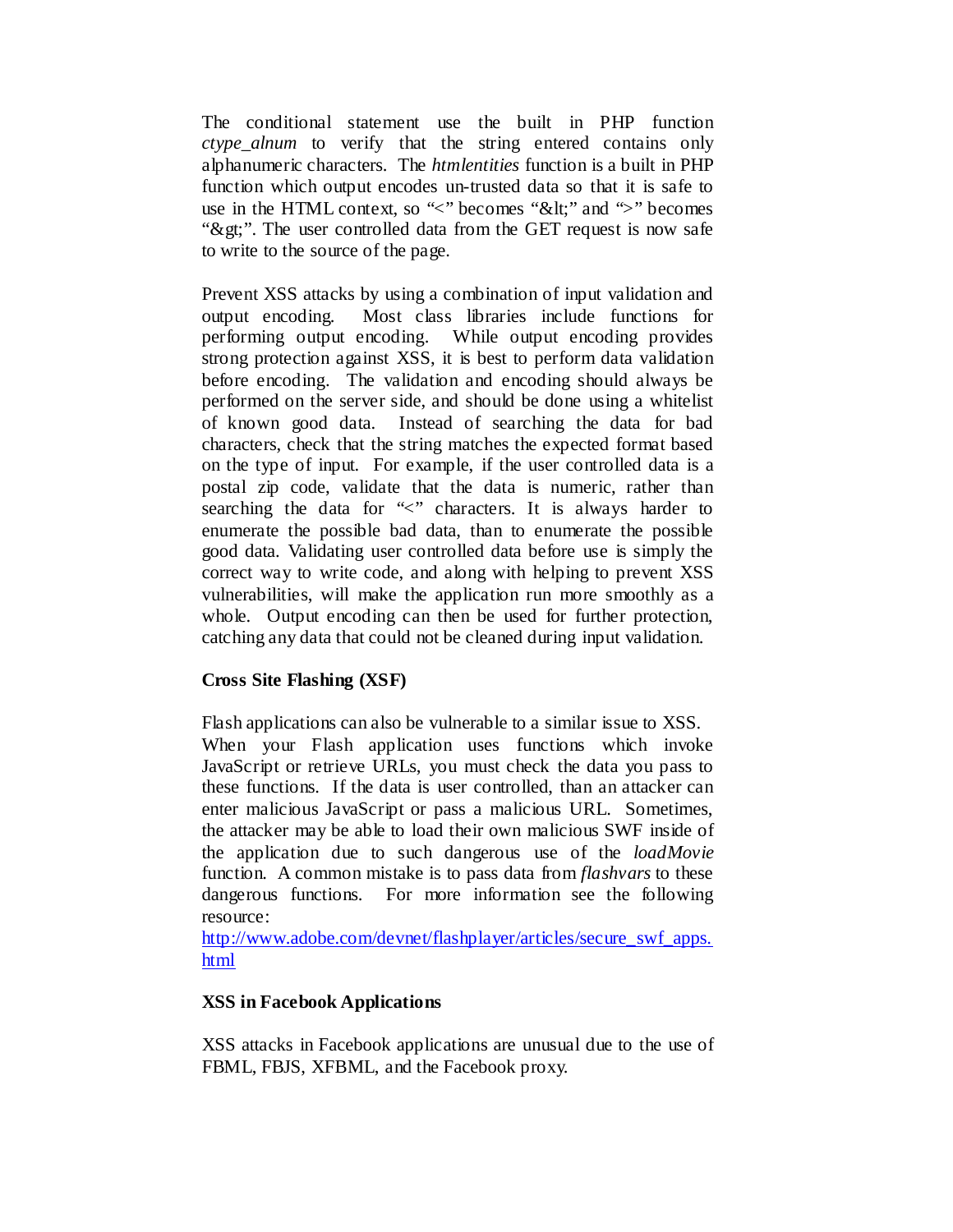- **XSS in Facebook iFrame applications.** In an XSS attack, the injection occurs in the domain of your application. If the injection is possible due to a lack of input validation and output encoding in the application code, then the attacker can execute arbitrary HTML and JavaScript; and in some cases XFBML. The injected code can be used to steal any Facebook cookies which are set when using Facebook Connect code. These cookies reveal the user session key.
- **FBML/FBJS applications.** In an XSS attack on FBML applications, the injected data will be written directly to the source of the page in the apps.facebook.com domain. However, as part of the Facebook sandboxing method for FBML applications, any injected script will be translated to FBJS. This means that an attacker cannot send the traditional XSS payload which, for example, uses JavaScript to access the user session. However, the attacker can still easily inject arbitrary FBML tags. When an attacker can inject FBML, they can do things like inject an FB:SWF tag  $\langle$  \le \starrow by \right), which embeds a SWF in the application canvas page. Whenever a SWF is loaded in the application canvas, Facebook will automatically pass it all of the Facebook parameters, including the session secret, as *flashvars*. The attacker can then send the *flashvars* back to their server and then use this information to access the application and perform actions on behalf of the user.

#### <span id="page-17-0"></span>Considerations for Flash Applications

There are a few things to keep in mind when creating Facebook applications with Flash. Some of the information in this section may overlap with other sections, but is presented from the perspective of Flash applications.

To better understand the issues facing Flash applications, let us consider a fictional Flash based iFrame platform application called "Goatworld", which is a game where players build teams of goat buddies with their Facebook friends. Users can send goat buddy requests to their Facebook friends, and the more goat buddies the user has, the higher level they obtain in the game.

The application is built using Flash, and runs from a SWF hosted in an iFrame on the application canvas page. The Facebook parameters are automatically passed to the application in the GET request which retrieves the hosting iFrame. The hosting page takes these Facebook parameters and passes them to the Flash application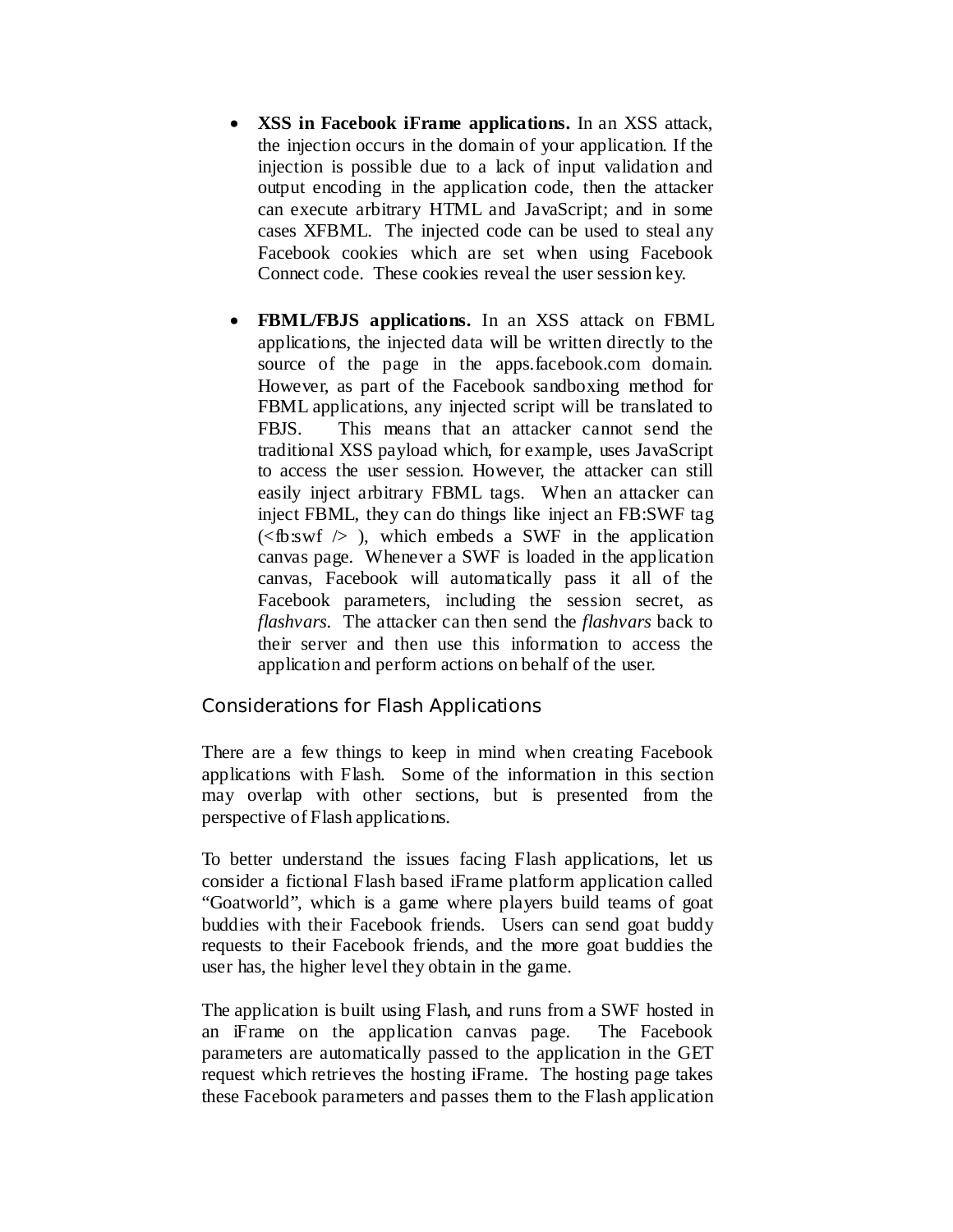as *flashvars*. The Flash application then uses these parameters to make calls to Facebook using the ActionScript API. When the game loads, the SWF uses the *fb\_sig\_user* parameter to discover the current user's goat buddies, and then sets the player's level accordingly. Unfortunately, the hosting page does not validate the Facebook parameters before passing them to the Flash application. This allows an attacker to intercept the request to the hosting page, and change the *fb\_sig\_user* parameter to that of a different Facebook user, who has many goat buddies. Then, when the Flash application makes the call to retrieve the user's goat buddies, it will retrieve the list of the other user's friends. This allows the attacker to discover the Facebook friends of other users, in addition to providing them with a way to cheat in the game. This exemplifies that the Facebook signature must always be verified when trusting the Facebook parameters. However, there are also other ways that an attacker can manipulate the *flashvars* passed to a SWF. This has to do with the crossdomain communication policy configuration.

• **Crossdomain Policy –** By default, the Flash runtime enforces the same origin policy and SWFs are only allowed to connect back to their domain of origin. If the SWF needs to communicate to servers other than its domain of origin, the crossdomain.xml policy file must be in place to grant access. The crossdomain.xml policy will grant communication to that server from SWFs hosted on the domains specified. When a SWF attempts to make the connection, it will check for the crossdomain.xml file in the web root of the domain it is attempting to connect to. It is very important to properly configure this policy file so that it restricts the access it allows.

A dangerously configured crossdomain.xml is as follows:

```
<cross-domain-policy>
<allow-access-from domain="*"/>
</cross-domain-policy>
```
This dangerous configuration allows access from any domain, effectively enabling Flash content on any site to attack your application. This would allow an attacker to host your SWF on their site, and although the SWF's domain of origin is now the attacker's, the SWF can still make calls back to its original domain because of the badly configured crossdomain.xml file in place. This gives the attacker control of the *flashvars* the SWF uses, and would allow the attacker to, for example, provide a different value for the *fb\_sig\_user* parameter and other Facebook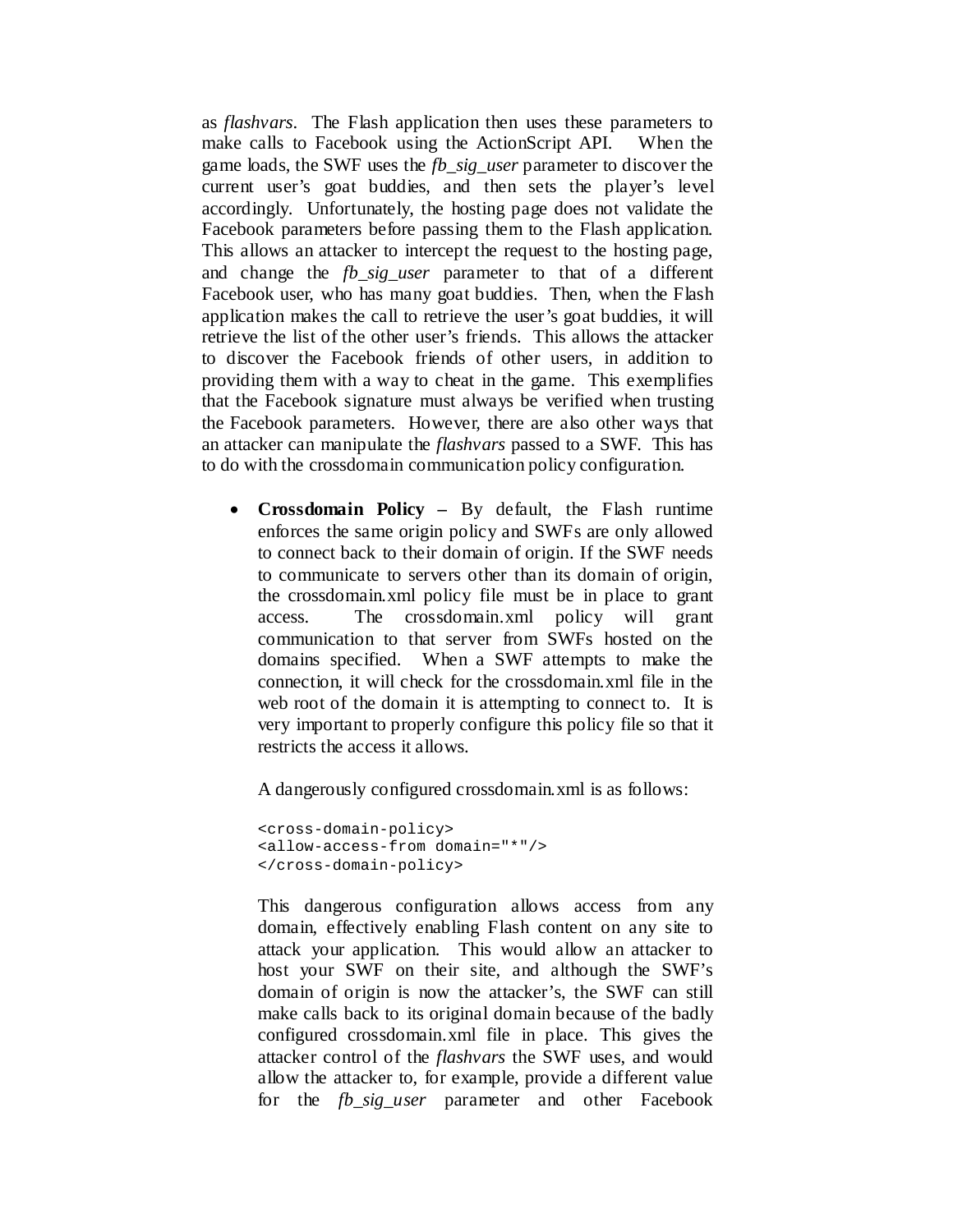parameters passed to the SWF. This also allows any domain to make crossdomain AJAX calls to your server, read data, and send custom headers with requests. This can lead to a whole host of serious issues.

Only configure a crossdomain.xml file that grants access only the specific, trusted, domains the SWF needs to connect from.

For example, consider a SWF whose domain of origin is sometimes *foo.example.com*, and sometimes *bar.example.com*, but it always needs to call back to code on *example.com*. The policy file hosted at example.com should then look like this:

<cross-domain-policy> <allow-access-from domain="foo.example.com"/> <allow-access-from domain="bar.example.com"/> </cross-domain-policy>

This will allow the SWF to be hosted at either the *foo* or *bar* sub domains, but will not allow it to be hosted at the attacker's site. Furthermore, it will not allow arbitrary domains access to the server through crossdomain requests.

More detail on crossdomain.xml policy files can be found here:

[http://www.adobe.com/devnet/articles/crossdomain\\_policy\\_f](http://www.adobe.com/devnet/articles/crossdomain_policy_file_spec.html) [ile\\_spec.html](http://www.adobe.com/devnet/articles/crossdomain_policy_file_spec.html) .

More information on development using Flash can be found at<http://www.adobe.com/devnet/facebook/> .

<span id="page-19-0"></span>Secure transport using SSL

The HTTPS protocol provides the ability to transport information securely over the network using public key cryptography. The protocol provides confidentiality and integrity guarantees. When communicating over HTTPS, one can have some confidence on who they are talking to and that the data sent cannot be successfully tampered with. Without using HTTPS there can be no such guarantee. Facebook does not serve its own content over HTTPS. However, it is still possible to leverage the security benefits of an HTTPS site using Facebook Connect. The following guide discusses how to use Facebook Connect with an SSL site: [http://wiki.developers.facebook.com/index.php/Facebook\\_Connect\\_](http://wiki.developers.facebook.com/index.php/Facebook_Connect_Via_SSL) [Via\\_SSL](http://wiki.developers.facebook.com/index.php/Facebook_Connect_Via_SSL) .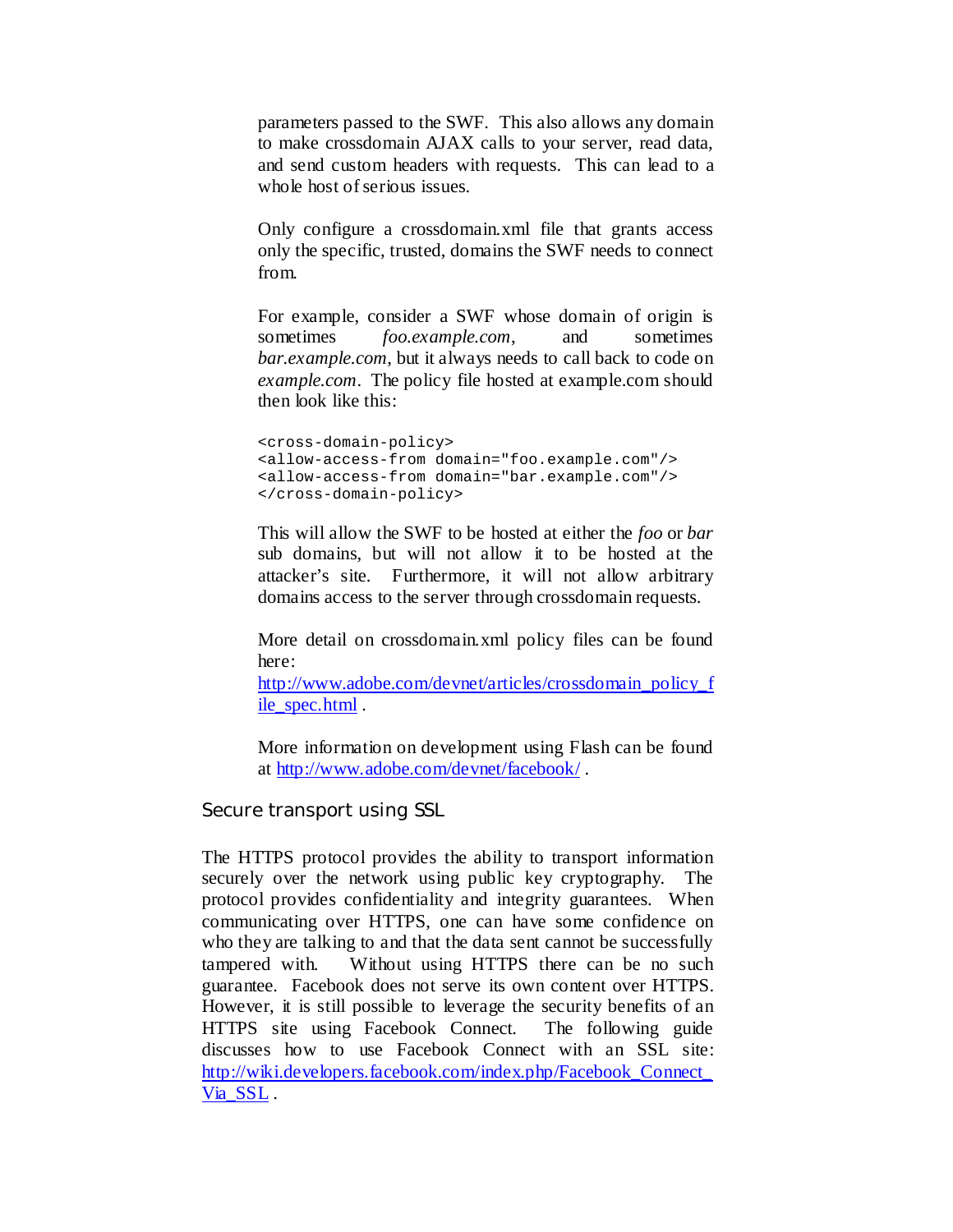Areas of an application which deal with financial transactions, such as online payments, must use HTTPS to protect their communications. If you are writing a Facebook application that has a payments component, consider the following recommendations for integrating securely with Facebook.

- **Ensure that all sensitive API calls use HTTPS endpoints for client side applications.** When making sensitive API calls, ensure that they are sent over HTTPS by calling them from an HTTPS endpoint. For example, the function *auth.getSession* returns the user's session secret, which can be used to make sensitive API calls on behalf of the user. For client side applications, the session secret is used in place of the application secret, and therefore must be guarded carefully. Calls to *auth.getSession* should be made to an HTTPS endpoint, so that it will be returned to the client application over a secure connection. The same applies for other sensitive server side APIs.
- **Ensure that sessions with the secure site are initiated over HTTPS.** When a Facebook platform application which is served over HTTP needs to direct the user to a secure site (for example to start a financial transaction), it is crucial that the session be initiated over HTTPS. A common mistake is to direct the user to the secure site using HTTP, and then internally redirect to the HTTPS connection after, without changing the session identifier. This is dangerous as it reveals the session identifier in the clear, before redirecting to the HTTPS site. In the best case, the secure site should not be accessible over HTTP at all.
- **Set the** *Secure* **flag on all sensitive cookies.** Setting the *Secure* flag on cookies tells the browser to only send the cookie over an HTTPS connection. This will keep sensitive cookies from being revealed to network attackers. Not setting the *Secure* flag severely undermines the protections provided by HTTPS, as the secure session can still be compromised.

#### <span id="page-20-0"></span>Administrative Functionality

Because the Facebook platform is different than traditional application platform, securing administrative functionality can be confusing, and some compromises have to be made. Developers of a Facebook application can set certain users to be administrators and moderators of the application. There are certain API functions that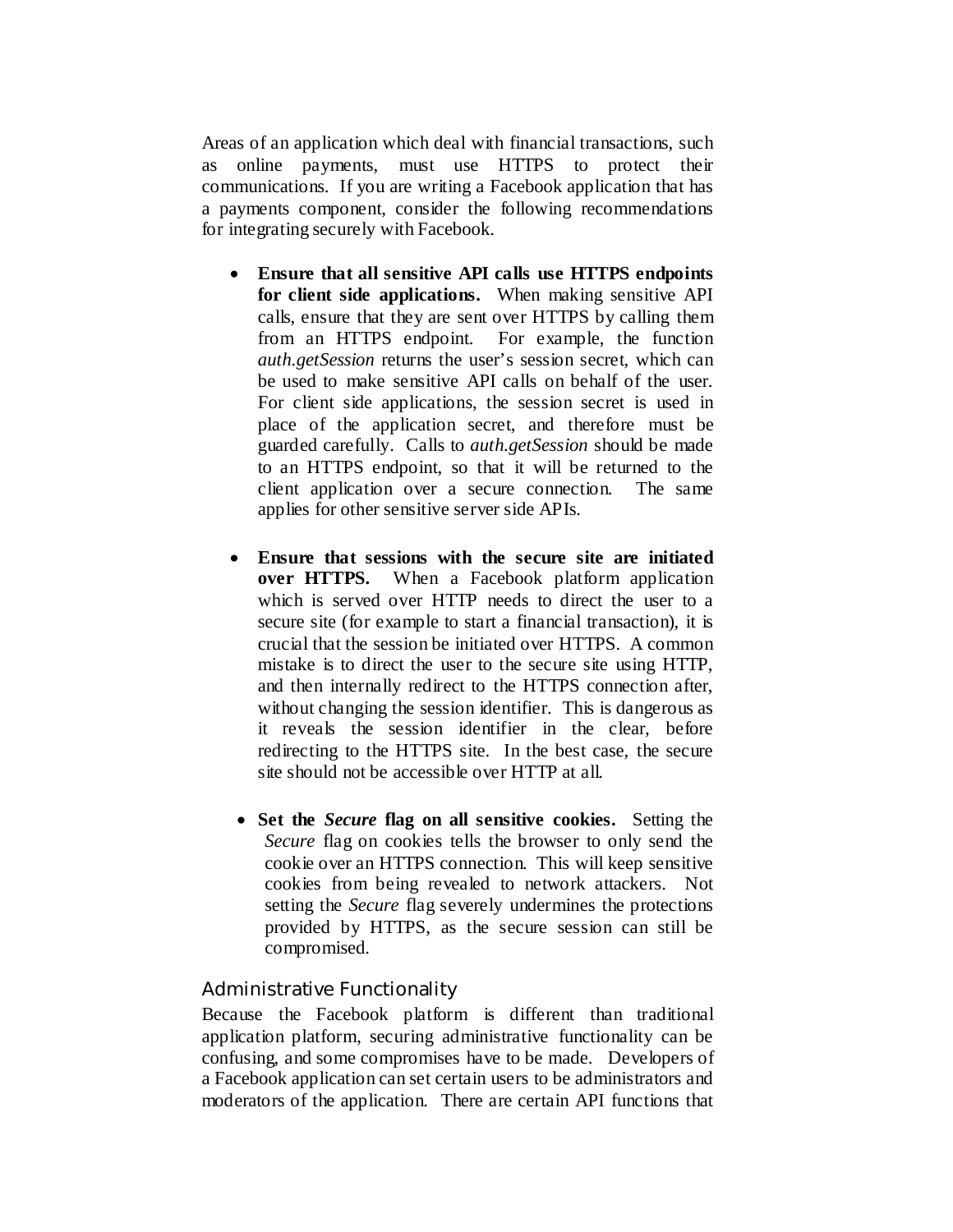can only be called by administrators. These functions provide the ability to perform administrative actions for the Facebook application, such as banning and unbanning users, setting application properties, and retrieving information about the applications usage statistics. It is tempting to include these functions in the same application canvas as the normal user functionality. Unfortunately, this design goes against the principle of least privilege. It is a best practice to keep the administrative functionality as separate as possible from the normal user application. For Facebook applications, the following recommendations should be considered in order to secure administrative functionality.

- **Require HTTPS.** Any administrative pages must be served only over HTTPS in order to protect from local network attackers. This should be followed even if the administrative portion of the application is served only internally, to protect from rogue insider attacks. The application can still use the Facebook API by using Facebook Connect with SSL to authenticate and then transferring the session to the server side in order to make admin API calls which require the application secret. The session transfer process is described in detail here: [http://wiki.developers.facebook.com/index.php/Using\\_Faceb](http://wiki.developers.facebook.com/index.php/Using_Facebook_Connect_with_Server-Side_Libraries) ook Connect with Server-Side Libraries.
- **Host administrative functionality on a different domain than the normal application.** It can be tempting to host the administrative portion of the application on the same domain as the rest of the application. One common scenario is to check if the Facebook ID sent with the request is an administrator's ID and then to display the corresponding administrative functionality in the same Facebook canvas page as the rest of the application. This is not recommended as it can allow for XSS attacks to have a more devastating effect, and can make it easier for an attacker to discover the administrative pages in order to perform CSRF attacks. Instead, the administrative functionality should be hosted on an entirely separate domain. The application can still use the Facebook API by using Facebook Connect and transferring the session to the server side API for calls which require the application secret.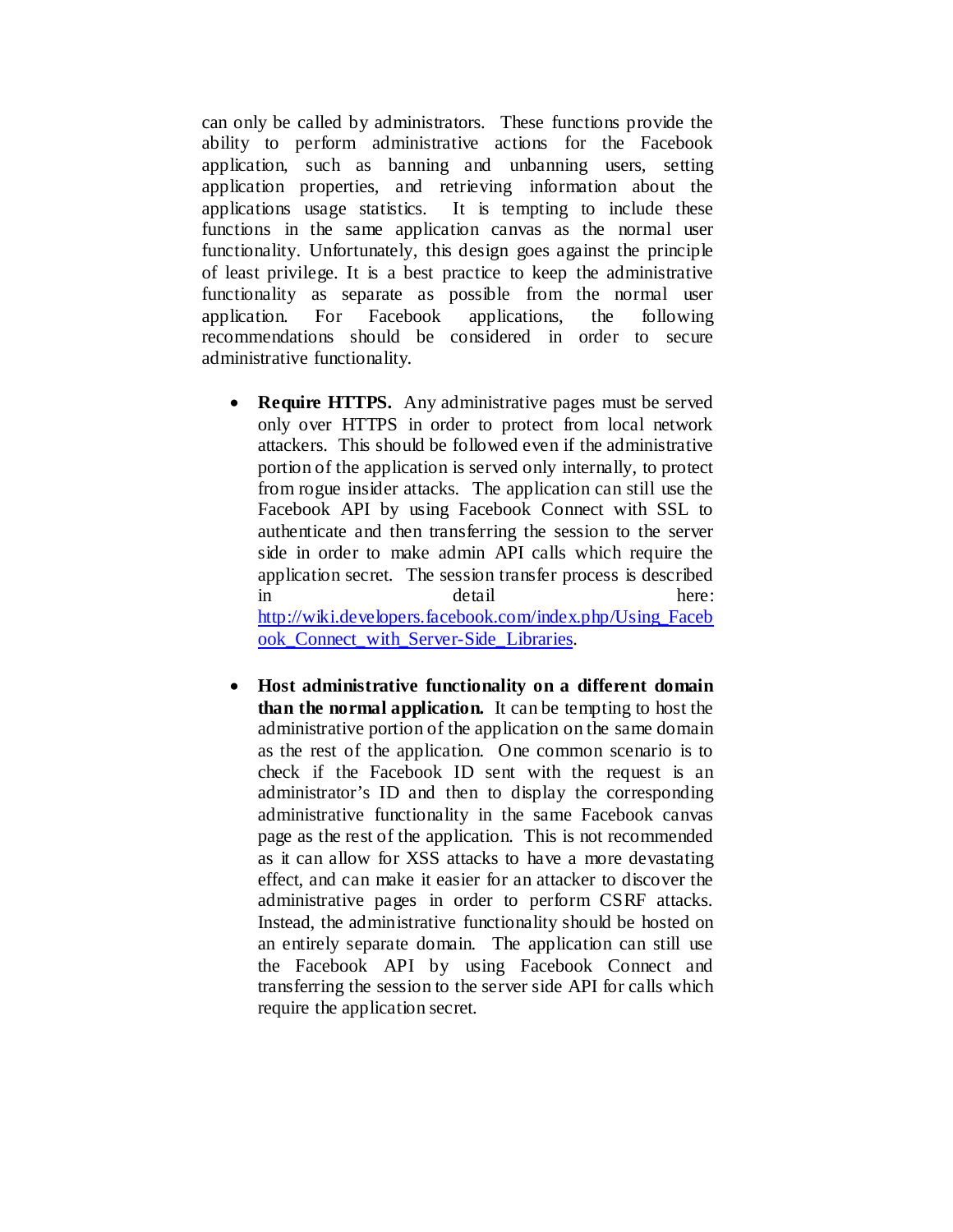- **Make endpoints available internally only.** The application should only be available on the internal network. As a rule, administrative interfaces should never be available from the internet. Internal only hosting will greatly increase the difficulty of attacking the application, as the attacker will first have to gain access to the internal network.
- **Require additional authentication** The administrative portion of the application can use Facebook Connect to log into the application via Facebook credentials. However, Facebook sessions are not secured over HTTP, so there is a potential for hijacking an administrators session. If an administrator's session is hijacked by an attacker, they may be able to use that session to access the administrative functionality. In order to provide further protection, require administrators to log into the application using separate credentials.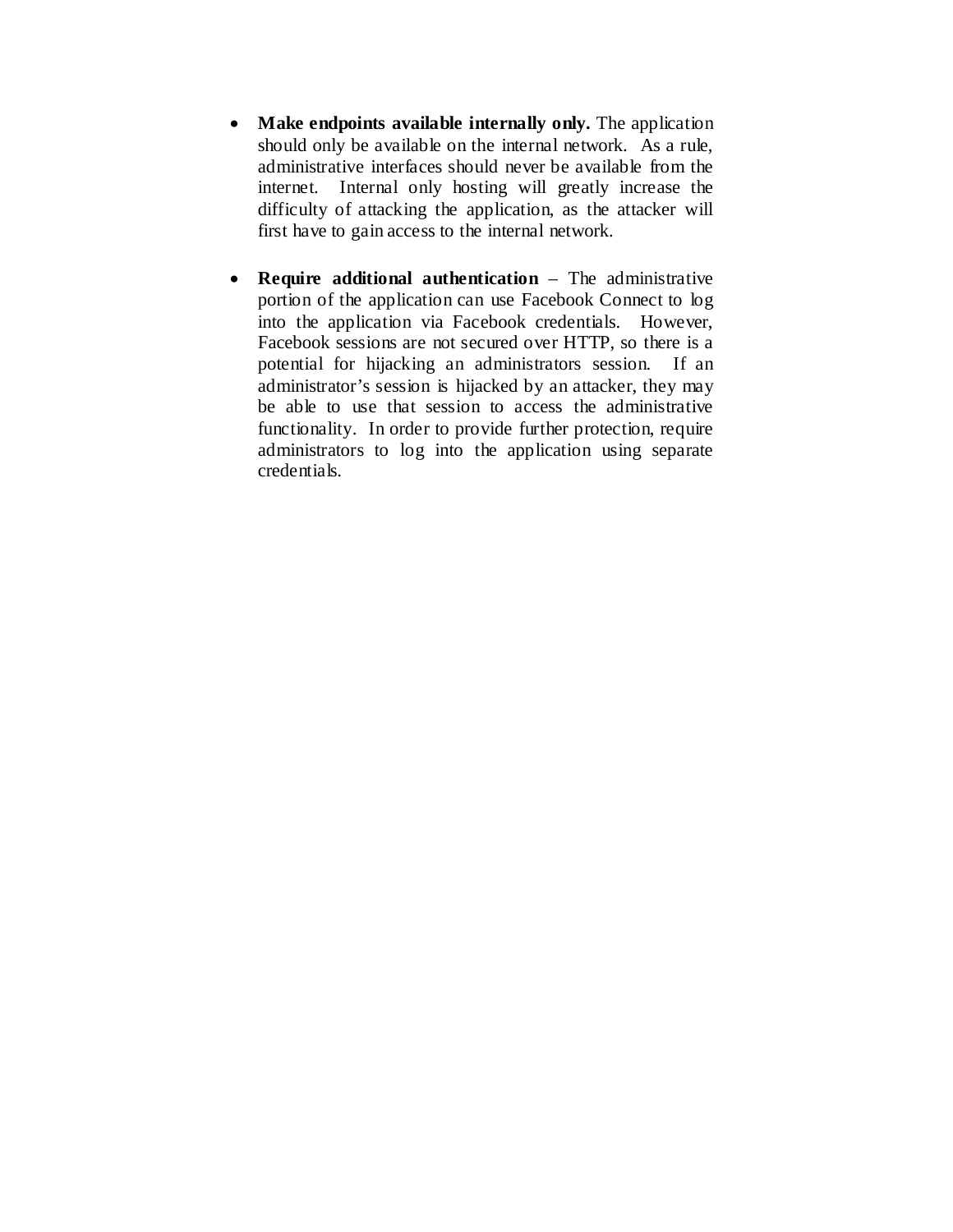

# **Author: Justine Osborne**

Justine Osborne is a Security Consultant/Researcher at iSEC Partners, an information security organization. At iSEC, Justine specializes in application security, focusing on web application penetration testing, code review, and secure coding guidelines. She also performs independent security research, and has presented at security conferences such as Blackhat, Defcon and DeepSec. Her research interests include emerging web application technologies, dynamic vulnerability assessment tools, Rich Internet Applications (RIA), and mobile device security.